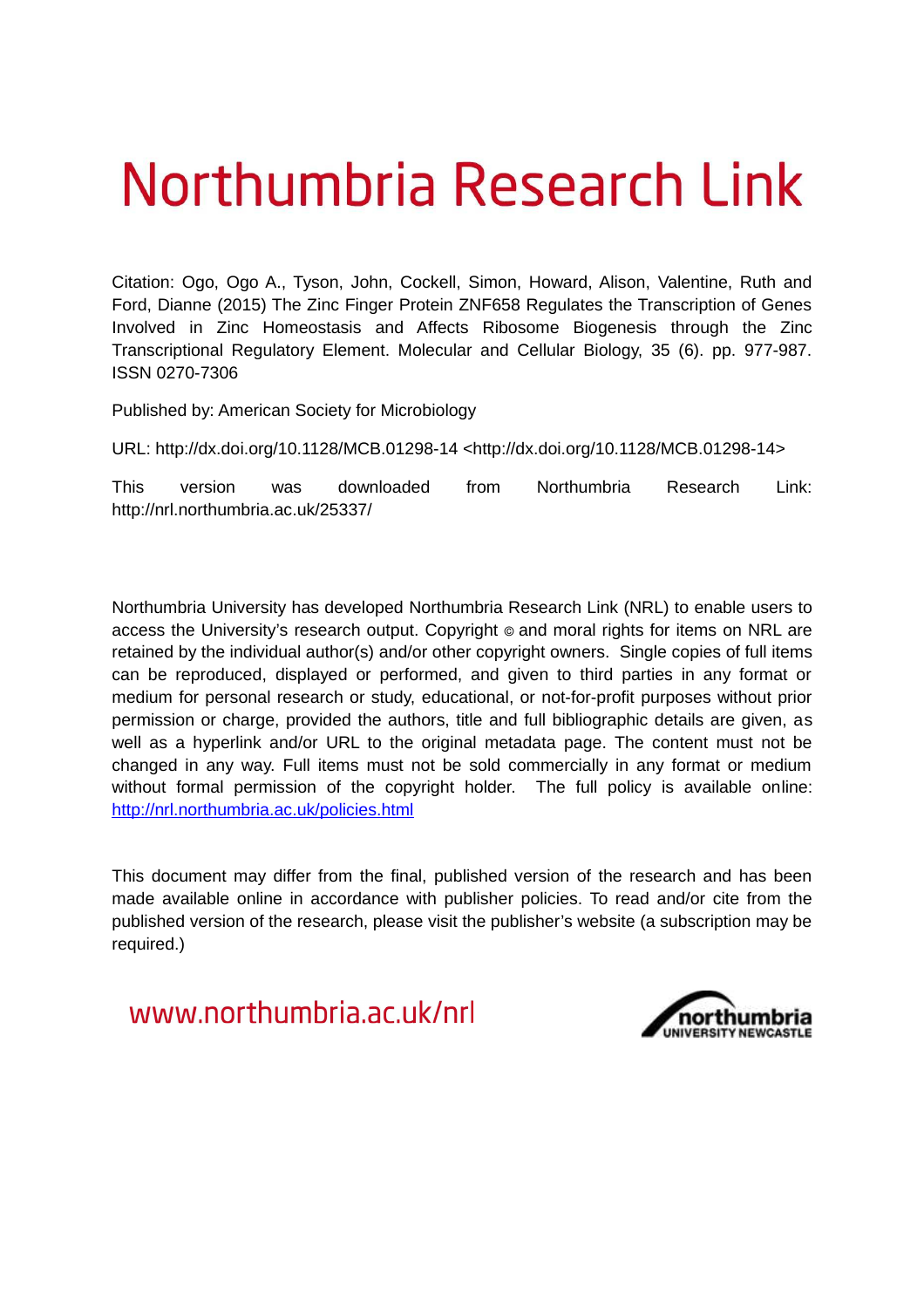

# **The Zinc Finger Protein ZNF658 Regulates the Transcription of Genes Involved in Zinc Homeostasis and Affects Ribosome Biogenesis through the Zinc Transcriptional Regulatory Element**

**Ogo A. Ogo,a,c John Tyson,a,c Simon J. Cockell,<sup>d</sup> Alison Howard,<sup>b</sup> Ruth A. Valentine,b,c Dianne Forda,c**

Institute for Cell and Molecular Biosciences,<sup>a</sup> School of Dental Sciences,<sup>b</sup> Human Nutrition Research Centre,<sup>c</sup> and Faculty of Medical Sciences,<sup>d</sup> Newcastle University, Newcastle upon Tyne, United Kingdom

**We previously identified the ZTRE (zinc transcriptional regulatory element) in genes involved in zinc homeostasis and showed that it mediates transcriptional repression in response to zinc. We now report that ZNF658 acts at the ZTRE. ZNF658 was identified by matrix-assisted laser desorption ionization–time of flight mass spectrometry of a band excised after electrophoretic mobility shift assay using a ZTRE probe. The protein contains a KRAB domain and 21 zinc fingers. It has similarity with ZAP1 from** *Saccharomyces cerevisiae***, which regulates the response to zinc restriction, including a conserved DNA binding region we show to be functional also in ZNF658. Small interfering RNA (siRNA) targeted to ZNF658 abrogated the zinc-induced, ZTRE-dependent reduction in** *SLC30A5* **(ZnT5 gene),** *SLC30A10* **(ZnT10 gene), and** *CBWD* **transcripts in human Caco-2 cells and the ability of zinc to repress reporter gene expression from corresponding promoter-reporter constructs. Microarray analysis of the effect of reducing ZNF658 expression by siRNA uncovered a large decrease in rRNA. We find that ZTREs are clustered within the 45S rRNA precursor. We also saw effects on expression of multiple ribosomal proteins. ZNF658 thus links zinc homeostasis with ribosome biogenesis, the most active transcriptional, and hence zinc-demanding, process in the cell. ZNF658 is thus a novel transcriptional regulator that plays a fundamental role in the orchestrated cellular response to zinc availability.**

**C** oordinated regulation of suites of genes in response to fluctuations in zinc availability is a cornerstone of cellular zinc homeostasis, which is essential across the phyla to allow adaptation to different environmental or nutritional conditions. For example, zinc must be tightly regulated for the correct population of protein metal binding sites and for other functions such as modulation of neurotransmission and intracellular signaling. These zinc-regulated genes include cell membrane zinc transporters and intracellular zinc storage proteins such as metallothionein.

Many transcription factors that control the expression of these genes have been identified and probed mechanistically at the molecular level to develop an understanding of how cells control the availability of zinc under conditions of a variable supply. The main players in bacteria fall into two groups. The ArsR and MerR families are transcriptional derepressors, where zinc binding induces a conformational change to inhibit DNA binding and allow expression of proteins that confer zinc tolerance. Transcription factors in the Fur family (specifically Zur) bind to DNA in the metalbound form to repress transcription of zinc resistance genes (reviewed in reference [1\)](#page-9-0). In the budding yeast *Saccharomyces cerevisiae* the transcription factor ZAP1 coordinates the expression of genes involved in zinc homeostasis generally, although not exclusively [\(2,](#page-9-1) [3\)](#page-9-2), through a transcriptional activating function when zinc-limiting conditions promote binding to DNA. ZAP1 targets include genes coding for transporters that increase cytosolic zinc concentration under these conditions, notably the high-affinity zinc uptake transporter ZRT1 [\(4\)](#page-9-3) and the vacuolar zinc exporter ZRT3 [\(5\)](#page-9-4). In the fission yeast *Saccharomyces pombe* the transcription factor Loz1 plays a role in zinc homeostasis through responding to zinc excess to repress a suite of genes including those coding for the high-affinity zinc uptake transporter Zrt1 and for Adh4, a putative mitochondrial iron-dependent alcohol dehydrogenase

that is expressed preferentially to the abundant, zinc-dependent Adh1 when zinc is limiting [\(6\)](#page-9-5).

In mammals the transcription factor MTF1 responds to zinc to translocate from the cytoplasm to the nucleus and to bind to the metal response element (MRE). Binding of zinc to the outermost zinc fingers (1, 5, and 6) of the N-terminal DNA-binding domain, which comprises six  $\text{Cys}_{2}\text{His}_{2}$  zinc fingers, appears to be responsible for the zinc-sensing function [\(7\)](#page-9-6). Acidic, proline-rich, and serine/threonine-rich domains in the carboxyl half of the protein together form the transcription activation domain [\(8\)](#page-9-7). The classical MTF1-induced response is activation of transcription, including transcription of the *SLC30A1* (ZnT1) gene [\(9\)](#page-9-8), whose product mediates efflux of zinc from the cell [\(10\)](#page-9-9), and of metallothionein genes [\(11\)](#page-9-10). However, MTF1 can also repress gene transcription, as observed for *Slc39a10* (ZIP10) genes in both zebrafish [\(12\)](#page-9-11) and mice [\(13\)](#page-9-12), and for human and mouse selenoprotein H genes [\(14\)](#page-9-13). Kruppel-like factor 4 (KLF4) has a role in the inducing transcription of the *Slc39A4* (Zip4) gene in mouse intestine under condi-

Received 28 October 2014 Returned for modification 21 November 2014 Accepted 30 December 2014

Accepted manuscript posted online 12 January 2015

Citation Ogo OA, Tyson J, Cockell SJ, Howard A, Valentine RA, Ford D. 2015. The zinc finger protein ZNF658 regulates the transcription of genes involved in zinc homeostasis and affects ribosome biogenesis through the zinc transcriptional regulatory element. Mol Cell Biol 35:977–987. [doi:10.1128/MCB.01298-14.](http://dx.doi.org/10.1128/MCB.01298-14)

Address correspondence to Dianne Ford, dianne.ford@ncl.ac.uk.

Supplemental material for this article may be found at [http://dx.doi.org/10.1128](http://dx.doi.org/10.1128/MCB.01298-14) [/MCB.01298-14.](http://dx.doi.org/10.1128/MCB.01298-14)

Copyright © 2015, Ogo et al. This is an open-access article distributed under the terms of the [Creative Commons Attribution 3.0 Unported license.](http://creativecommons.org/licenses/by/3.0/)

[doi:10.1128/MCB.01298-14](http://dx.doi.org/10.1128/MCB.01298-14)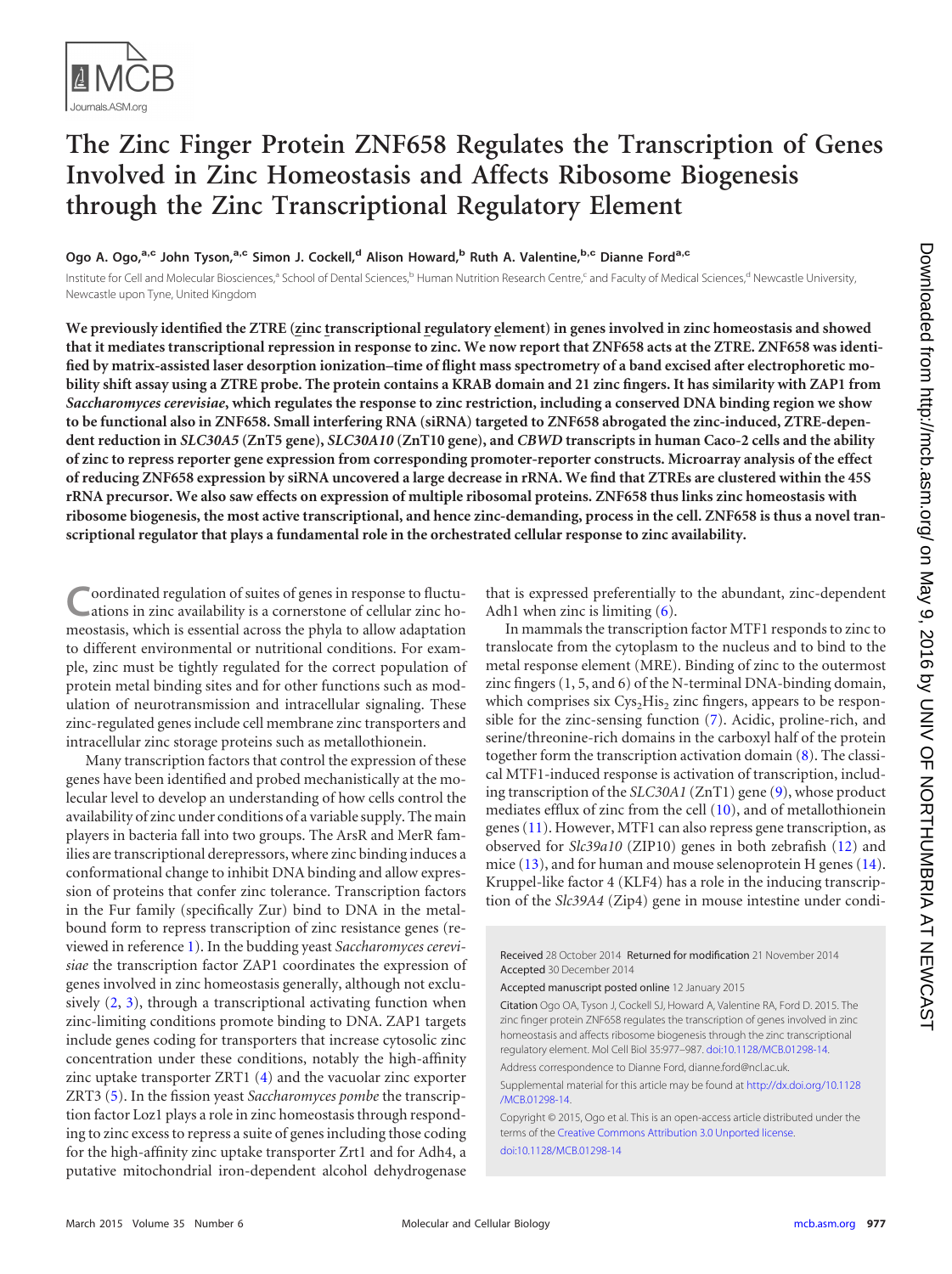tions of restricted zinc supply [\(15\)](#page-10-0), but potential wider-ranging actions of this transcription factor in zinc homeostasis have not been reported.

Major gaps in knowledge and understanding of transcriptional regulatory processes important in zinc homeostasis remain. Notably, the identity of a metazoan transcriptional regulatory protein with a function to repress transcription of multiple genes to coordinate a homeostatic cellular response under conditions of elevated zinc availability has not been uncovered. Our recent identification of a regulatory DNA sequence element as the binding site for a protein with this function—the ZTRE (zinc transcriptional regulatory element) [\(16\)](#page-10-1)—advanced our understanding of this process. We report here the identity of a transcription factor that acts through the ZTRE to mediate transcriptional repression in response to zinc of a suite of genes in human cells. We also report that this transcription factor plays a role in the control of ribosome biogenesis, thus coordinating this highly zinc-demanding process with the available zinc supply.

### **MATERIALS AND METHODS**

**Cell culture, transfection, and treatment with zinc.** Caco-2 cells were grown and passaged under standard conditions as described previously  $(17)$  and seeded at 3.5  $\times$  10<sup>5</sup> cells/9.6-cm<sup>2</sup> well in six-well plates 24 h prior to transfection with small interfering RNA (siRNA) targeted to ZNF658 (see Table S1 in the supplemental material) or with a control siRNA using Lipofectamine RNAiMAX (Invitrogen), according to the manufacturer's instructions and using  $0.35 \mu$ g of siRNA per well (10 nM). Medium containing the siRNA transfection mixture was replaced with complete medium after 24 h. To measure the effect of ZNF658 knockdown on the response of genes to zinc by reverse transcription-quantitative PCR (RTqPCR), medium was replaced with serum-free medium containing either no additional zinc (3  $\mu$ M) or containing 100  $\mu$ M ZnSO<sub>4</sub>, and RNA was isolated from cells after a further 24 h. To measure the effect of ZNF658 knockdown on the response of promoter-reporter plasmid constructs to zinc, the cells were then transfected using Lipofectamine 2000 (Invitrogen), according to the manufacturer's instructions, and using  $1 \mu$ g of plasmid DNA per well, which was added after the cells had been maintained in complete medium for 24 h after ZNF658 knockdown. Medium containing the transfection mixture was replaced with complete medium after 24 h, and after a further 24 h the medium was replaced with serumfree medium either containing no additional zinc  $(3 \mu M)$  or containing 100  $\mu$ M ZnSO<sub>4</sub>. Protein was extracted from cells for the measurement of reporter gene ( $\beta$ -galactosidase) activity after a further 24 h. The same procedures were used to determine the effect of siRNA targeted to ZNF658 on expression of recombinant ZNF658 (with a C-terminal myc epitope tag), but the order of transfection was reversed such that Caco-2 cells were transfected first with the plasmid construct (pCMV6-ZNF658 myc-DDK) and then with siRNA.

**Plasmid constructs.** Promoter-reporter plasmids (pBlue*SLC30A5*prom, pBlue*SLC30A10*prom, and pBlue*CBWD*prom) were as described previously [\(16,](#page-10-1) [18\)](#page-10-3). Plasmid pBlue*SLC30A5*prom<sub> $\Delta$ -91to-84</sub>, corresponding to pBlue*SLC30A5*prom but with the 5' side of the ZTRE (corresponding to bases  $-91$  to  $-84$  relative to the transcriptional start site [TSS] of the *SLC30A5* gene) deleted, was generated from pBlue*SLC30A5*prom by PCR using a pair of complementary primers with sequences that included the ZTRE, omitting the 8 bases to be deleted:  $_{-109}$ GCGCAGACGCAAGGCT  $GGG_{\rm (CACTCCCC)}$ CGGGAGTGAGGGTTGCTGGG<sub>-64</sub> and <sub>-64</sub>CCCCAG CAACCCTCACTCCCG<sub>(GGGGAGTG)</sub>CCCAGCCTTGCGTCTGCG C<sub>-109</sub>. (Sequence numbering is expressed relative to the *SLC30A5* TSS. The full ZTRE sequence spans bases  $-91$  to  $-76$ . The subscript text shows the deleted section excluded from the primers. The underlined bases represent the 3' side of the ZTRE.) The primer concentration was 0.5  $\mu$ M, and  $\sim$ 100 ng of template was used. Amplification was performed with HotStarTaq DNA polymerase (Pol; Qiagen), using the supplied buffer

with thermal cycling parameters of 95°C for 5 min, followed by 40 cycles of 94°C for 30 s, 57°C for 30 s, and 72°C for 60 s. The (methylated) template was then subjected to digestion using DpnI (Promega), which cleaves at only a methylated target sequence, and then the product, after purification using NucleoSpin gel and PCR Cleanup (Macherey-Nagel), was used to transform Top10 competent *Escherichia coli* (Invitrogen). Minipreparations of plasmid DNA (QuickLyse miniprep kit; Qiagen) were sequenced (MWG Eurofins) to confirm the presence of the mutation.

Plasmid pCMV6-ZNF658-myc-DDK used for the overexpression of ZNF658 with the myc epitope as a C-terminal fusion, was purchased from Origene. Plasmid pCMV6-ZNF658 $\Delta$ ZF12-15-myc-DDK (for the expression of ZNF658 with zinc fingers 12 to 15 [amino acids 770 to 904] deleted) was generated from pCMV6-ZNF658-myc-DDK by PCR with primers that annealed either side of the required deletion to generate a linear product that was then self-ligated. The primers were <sub>2878</sub>TCAGGGGAGAAGCCCTATGAAT-GCAGTG<sub>2905</sub> and <sub>2459</sub>GGGTTTCTCCCCTGTGTGAATTCTCCGATG<sub>2430</sub> (numbering according to ZNF658 RefSeq [NM\\_033160.5\)](http://www.ncbi.nlm.nih.gov/nuccore?term=NM_033160.5) and used at 1  $\upmu\text{M}$ with  $\sim$ 100 ng of template. Amplification was performed with Phusion highfidelity DNA polymerase (Thermo Scientific), using the supplied buffer plus 5% (vol/vol) dimethyl sulfoxide under thermal cycling parameters of 98°C for 3 min and then 35 cycles of 98°C for 30 s and 72°C for 4 min and 30 s. Digestion of the template using DpnI and product purification was carried out as described above. The purified product was then ligated using T4 DNA ligase (Promega) and used to transform Top10 competent *E. coli* (Invitrogen). Minipreparations of plasmid DNA (QuickLyse miniprep kit) were sequenced (MWG Eurofins) to confirm presence of the mutation.

**EMSA and preparation of protein sample for mass spectrometry.** Electrophoretic mobility shift analysis (EMSA) of an infrared dye (IRD)-labeled probe corresponding to a 212-bp region of the ZnT5 (*SLC30A5*) promoter (positions  $-156$  to  $+46$  relative to the transcription start site; GTGG CGGGAGGAGCCTAAGGGACGAGGAAAGGCGAGTGTTCTGCTTGC GCAGACGCAAGGCTGGGCACTCCCCCGGGAGTGAGGGTTGCTGG GCCTGATGACGTGGCTTGGCAACGTCCCTACCGCCGCTGCTTCCC GGGAACCTGGCGCCGCCGGAACTGATCGCGGCCTAGTCCCGACG CGTGTGTGCTAGTGAGCCGGA [the ZTRE is underlined]) was performed using nuclear extract from Caco-2 cells maintained for 24 h in serumfree medium containing 100  $\mu$ M zinc, as described previously [\(16\)](#page-10-1). The band corresponding to the specific complex formed, which involved binding to the ZTRE sequence, as shown by competition using a 50-bp double-stranded oligonucleotide competitor containing the ZTRE (positions  $-124$  to  $-75$  of the *SLC30A5* gene) [\(16\)](#page-10-1), was excised, cut into small pieces (ca. 1 mm<sup>2</sup>), and dried under vacuum. The gel pieces were then rehydrated on ice with 10  $\mu$ l of digestion buffer (25 mM Tris-HCl [pH 8], 5 mM CaCl<sub>2</sub>; Promega) containing 25 ng of trypsin. After 10 min, a further 10 to 20  $\mu$ l of the same buffer (without trypsin) was added to cover the gel slices, and the digestion was incubated for 16 h at 35°C. The resulting tryptic peptides were extracted twice using 10 to 20 l of 0.1% trifluoroacetic acid in 60% acetonitrile at 56°C for 30 min, dried under vacuum, dissolved in 10  $\mu$ l of 0.1% trifluoroacetic acid, and purified with Zip-Tip C18 pipette tips (Millipore), according to the manufacturer's recommended protocol. Peptides were eluted from the tip directly onto the matrix-assisted laser desorption ionization (MALDI) plate with matrix solution of alpha cyano-4-hydroxycinnamic acid (10 mg/ml) saturated in 50% acetonitrile and 0.1% trifluoroacetic acid.

EMSA using protein extract from Caco-2 cells transfected transiently with pCMV6-ZNF658-myc-DDK was used to demonstrate the binding of recombinant ZNF658 specifically to the ZTRE in *SLC30A5* by demonstrating supershifting of the specific band by anti-myc antibody. EMSA using protein extract from Caco-2 cells transfected transiently with pCMV6-ZNF658 $\Delta$ ZF12-15-myc-DDK was used to test the requirement for zinc fingers 12 to 15 for binding to the *SLC30A5* promoter. As de-scribed previously [\(16\)](#page-10-1), the quantities of probe (positions  $-156$  to  $+46$  of the *SLC30A5* gene) and protein extract were 50 fmol and 5  $\mu$ g, respectively, and the 50-bp oligonucleotide competitor that includes the ZTRE, when included in binding reactions, was used at a 200-fold excess over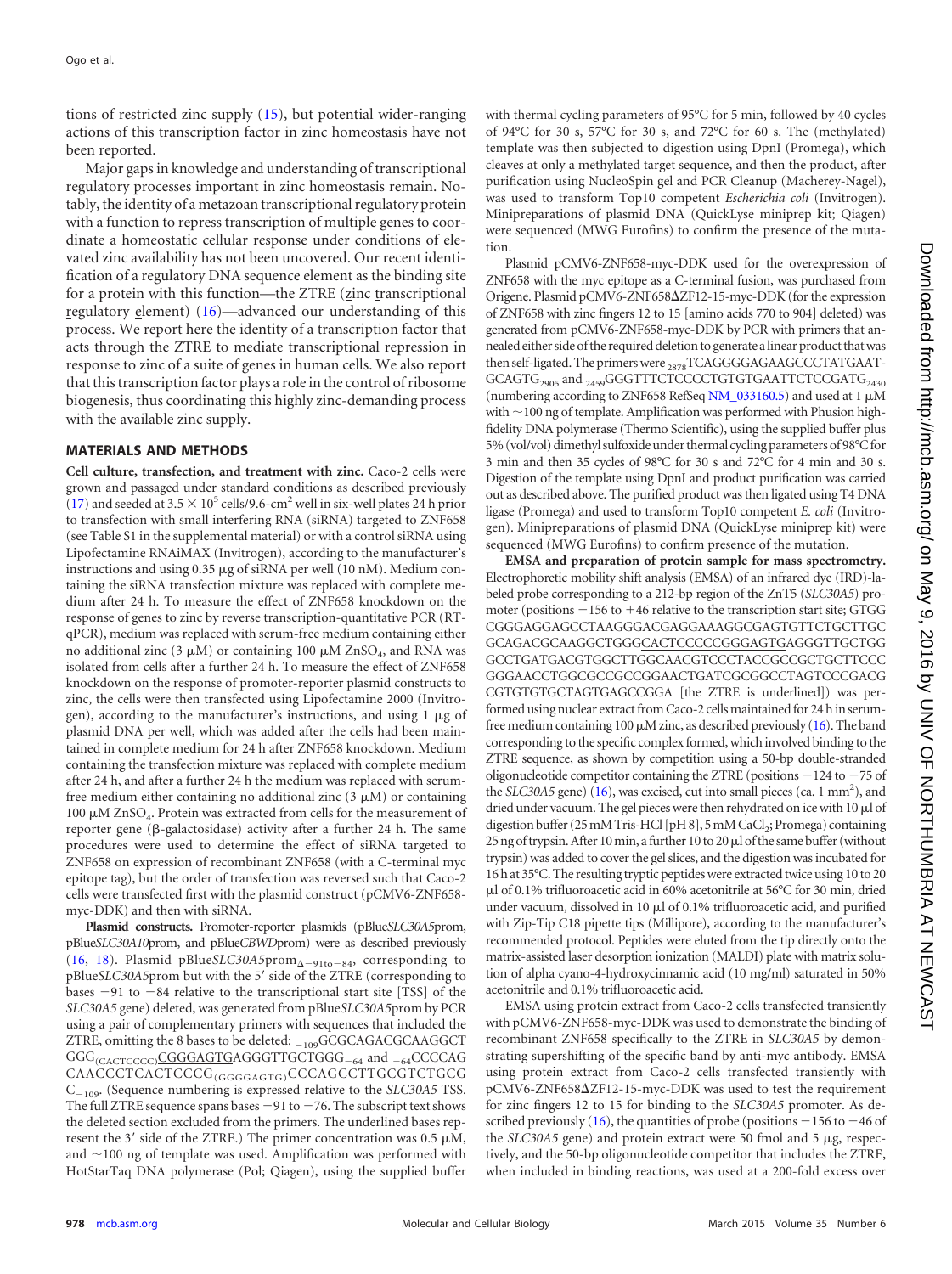probe. Where included, anti-myc antibody (Sigma, catalog no. F1804) was added at 1 µg per binding reaction, followed by incubation for 20 min before loading.

An IRD-labeled probe corresponding to the same 212-bp region of the *SLC30A5* promoter used in the EMSA prior to band excision for analysis by mass spectrometry as described above (positions  $-156$  to  $+46$  relative to the TSS) but with the 5' side of the ZTRE (corresponding to bases  $-91$ to  $-84$  relative to the TSS) deleted was generated as described previously for the equivalent probe without the deletion [\(16\)](#page-10-1) but using plasmid pBlue*SLCC30A5*prom<sub> $\Delta-91$ to-84 (described above) in place of plasmid</sub> pBlue*SLCC30A5*prom.

<span id="page-3-0"></span>**MALDI-time of flight (TOF) mass spectrometry.** The peptide mixture obtained by trypsin digestion of the protein sample prepared after EMSA of Caco-2 cell nuclear protein using the ZnT5 probe was analyzed using a Voyager DE-STR MALDI-TOF mass spectrometer (Applied Biosystems, Inc.). The instrument was equipped with a delayed extraction ion source, used a nitrogen laser at 337 nm and was operated in reflector mode at accelerating voltages of 20 to 25 kV. Mass spectra were obtained over a mass range of 900 to 4,000 Da, and monoisotopic peptide mass fingerprints were assigned and used for database searches. Identifications were performed using the peptide mass fingerprint data and the Mascot search engine program (Matrix Science, Ltd.) in which the peptide mass tolerance was limited to 50 ppm and searched against the MSDB (release 20063108, built 31 August 2006) protein sequence database.

**Measurement of relative RNA levels by RT-qPCR.**RNA was prepared from Caco-2 cells using TRIzol reagent (Invitrogen), and integrity was confirmed by using an Agilent 2100 bioanalyzer. RNA was treated with DNase (Roche; according to the manufacturer's instructions), and then first-strand cDNA synthesis was carried out using Superscript III RNase H<sup>-</sup> reverse transcriptase (Invitrogen) and random hexamer primers (Promega), following the manufacturer's instructions. The relative levels of ZnT5, ZnT10, CBWD, ZNF658, GAPDH (glyceraldehyde-3-phosphate dehydrogenase), and  $\beta$ -actin mRNA and of 45S and 18S rRNA were measured using a Roche LightCycler 480 and SYBR green I master mix (Roche) with 20- $\mu$ l reactions set up in 96-well format containing 0.5  $\mu$ M concentrations of each primer. Primer sequences and thermal cycling parameters for ZnT5, ZnT10, CBWD, and GAPDH primers were as specified previously [\(16\)](#page-10-1). The primers used to measure ZNF658 to confirm knockdown were as follows: GCTGCGCACCTGGGCTGAAC (forward) and CCCGGGTGAATTCCACAGTCACG (reverse). The primers for 45S rRNA were GTCAGGCGTTCTCGTCTCC (forward; bases 312 to 330 in [NR\\_046235\)](http://www.ncbi.nlm.nih.gov/nuccore?term=NR_046235) and CGTCACCACATCGATCACGA (reverse; bases 446 to 427 in [NR\\_046235\)](http://www.ncbi.nlm.nih.gov/nuccore?term=NR_046235). The primers for 18S rRNA were purchased from Primer Design, Southampton, United Kingdom (the sequences were not specified by the supplier), and amplify the 93-bp region comprising bases 92 to 184 in [NR\\_003286.](http://www.ncbi.nlm.nih.gov/nuccore?term=NR_003286) The primers for β-actin were CTGGAACGGT GAAGGTGACA (forward; bases 1359 to 1378 in [NM\\_001101\)](http://www.ncbi.nlm.nih.gov/nuccore?term=NM_001101) and AAG GGACTTCCTGTAACAATGCA (reverse; bases 1455 to 1433 in [NM\\_001101\)](http://www.ncbi.nlm.nih.gov/nuccore?term=NM_001101). Thermal cycling parameters were 95°C for 5 s, 60°C for 10 s, and 72°C for 10 s for 45 cycles. The  $\Delta\Delta C_T$  method was used to calculate the relative levels of specific mRNAs at 100  $\mu$ M compared to 3  $\mu$ M zinc (standard serum-free culture medium) or where  $2 \mu M$  TPEN was added to standard serum-free culture medium, with GAPDH or  $\beta$ -actin as the reference gene, as specified in Results.

**Western blotting.** Protein preparation, SDS-PAGE, blotting, and incubation with antibody (anti-myc; Sigma catalog no. F1804, used at a 1:1,000 dilution) were as described previously [\(19\)](#page-10-4).

<span id="page-3-1"></span>**Measurement of reporter gene expression.** Protein extracts were prepared from Caco-2 cells, and the activity of the  $\beta$ -galactosidase reporter gene was measured using chlorophenol red- $\beta$ -D-galactopyranoside (CPRG) as the substrate, as described previously [\(18\)](#page-10-3). The protein concentration of samples was measured using Bradford reagent (Bio-Rad Laboratories), and the relative specific activities were calculated.

**Statistical analysis.** Measurements of relative mRNA levels and of reporter gene activity at 100  $\mu$ M zinc were expressed relative to the

corresponding measurements made at  $3 \mu$ M zinc or after the addition of 2  $\mu$ M TPEN and then analyzed by one-way analysis of variance (ANOVA) and Tukey's posttest (for multiple comparisons) or by twotailed Student unpaired *t* test (for single comparisons), taking  $P < 0.05$ as significant.

**Analysis of RNA by hybridization to oligonucleotide microarrays.** Total RNA was isolated from Caco-2 cells ( $n = 3$  each for cells transfected as described above with each of two siRNAs targeted to ZNF658 or with control siRNA) using a Pure Link RNA minikit (Ambion) following the manufacturer's protocol, and the RNA integrity was confirmed by using an Agilent bioanalyzer before hybridization to Illumina HT12 bead chip arrays. RNA labeling, amplification, and hybridization were performed by ServiceXS, Netherlands. Raw microarray scan files were exported using the Illumina Beadstudio program and loaded into R for downstream analysis. The data were transformed and normalized using the variance stabilizing normalization method. Probes with signals that fulfilled the criteria of Illumina probe detection *P* value of <0.01 were scored as positive. The data were then analyzed by the Newcastle Bioinformatics Support Unit. Significant changes of  $>$  1.2-fold were calculated using the rank product method.

**Accession number.** The data described above have been deposited in the Gene Expression Omnibus (GEO) database under accession number [GSE59385.](http://www.ncbi.nlm.nih.gov/geo/query/acc.cgi?acc=GSE59385)

#### **RESULTS**

**Identification of ZNF658 by mass spectrometry as a protein that binds to the ZTRE.** We identified the ZTRE previously as a promoter sequence element involved in transcriptional repression of three different genes (*SLC30A5* [ZnT5 gene], *SLC30A10* [ZnT10 gene], and *CBWD*) in response to zinc [\(16\)](#page-10-1). We identified the ZTRE sequence initially by virtue of observing that a specific band revealed by EMSA using the zinc-responsive region of the *SLC30A5* promoter was dependent on the retention of this sequence in the probe. Our approach to identify the transcriptional regulatory protein responsible for mediating zinc-induced transcriptional repression through the ZTRE was to excise this specific band from the gel and identify peptide fragments released by trypsin digestion by MALDI-TOF protein mass spectrometry. Alignment between proteins and peptides predicted by the mass profile using Mascot software (Matrix Science) detected ZNF658  $(NM_033160.5)$   $(P < 0.05$ ; probability-based Mowse score  $> 64$ ). Based on theoretical translation, ZNF685 is a protein of 1,059 amino acids. The peptide mass fragments corresponding to this protein covered 168 of these amino acids (16%) and numbered 16 of the 60 fragments that would be generated by trypsin-mediated hydrolysis of the protein [\(Fig. 1\)](#page-3-0). When aligned with the *Saccharomyces cerevisiae* genome database [\(http://www.yeastgenome.org/\)](http://www.yeastgenome.org/) using BLASTP the alignment with the lowest E value  $(3.7e^{-30})$  was with ZAP1, the yeast zinc-dependent transcription factor responsible for coordinating the yeast transcriptional response to zinc-limiting conditions [\(20\)](#page-10-5). Inspection of the sequence of ZNF658 (for the motif  $C-X_2-C-X_{12}$ -H- $X_3$ -H) indicates an unusually large number of zinc fingers, totaling 21 (of which the first has a HisCys-His<sub>2</sub> configuration and the sixteenth has the unusual  $\text{Cys}_2\text{-}\text{His-Arg}$  configuration). Zinc fingers 12 to 16 in ZNF658 align with the DNA binding domain (zinc fingers 3 to 7 [\[20\]](#page-10-5)) of ZAP1 [\(Fig. 2\)](#page-3-1). Inspection of the sequence of ZNF658 reveals the presence of a KRAB (Kruppelassociated box) domain at the N terminus [\(Fig. 2\)](#page-3-1). Approximately one-third of human zinc finger proteins include this N-terminal domain, which typically represses transcription where it is bound by virtue of interaction with factors involved with chromatin remodeling [\(21\)](#page-10-6).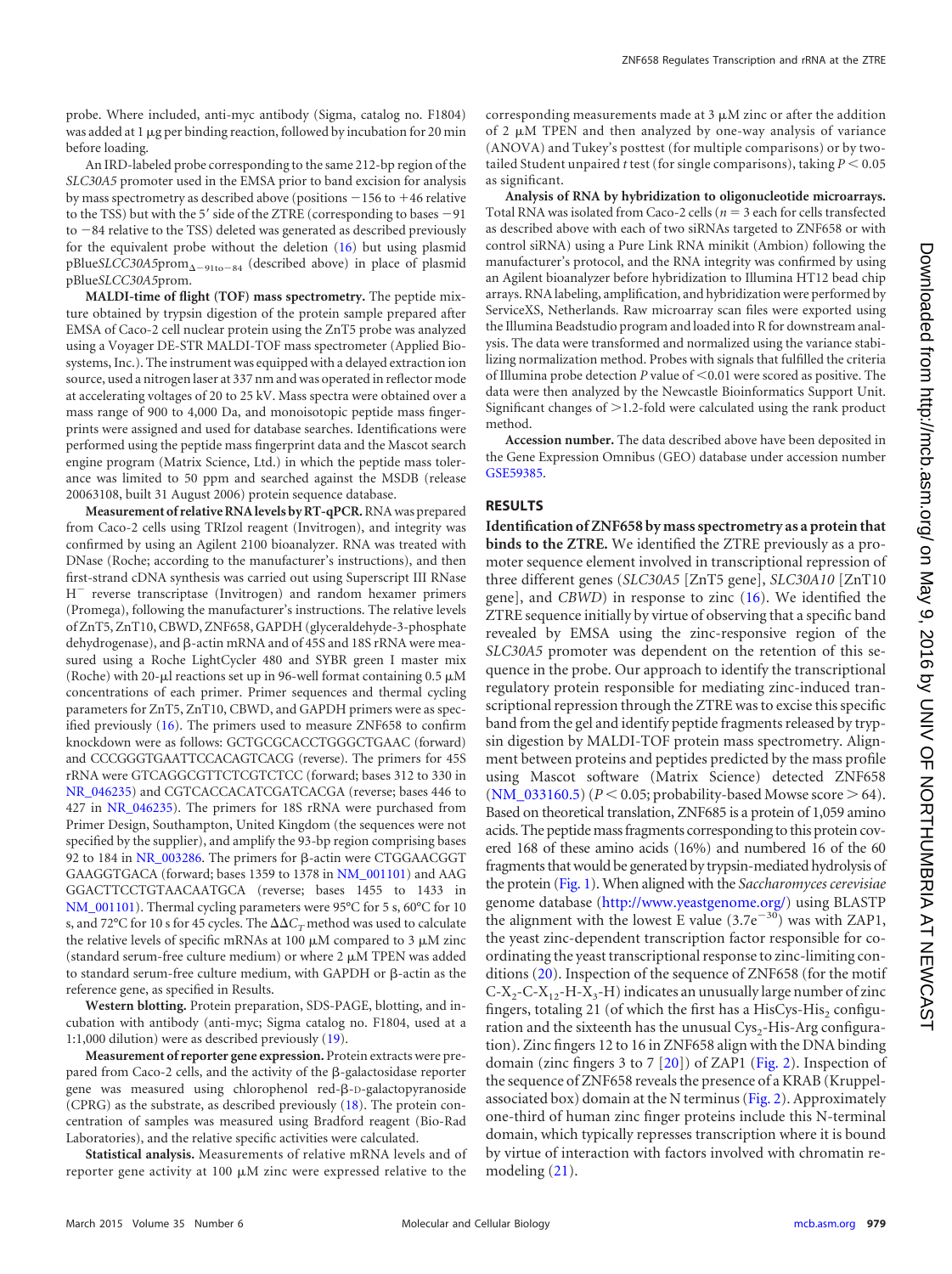

**FIG 1** Identification of ZNF658 as a candidate ZTRE-binding protein. (A) Identification by EMSA of a specific band resulting from binding of a protein factor to the ZTRE in the SLC30A5 promoter that was subsequently analyzed by MALDI-TOF. An IRD-labeled probe (50 fmol), corresponding to the region from positions 156 to 46 of the *SLC30A5* gene was electrophoresed through a nondenaturing 5% polyacrylamide gel after incubation with protein extract prepared from Caco-2 cells. Competitor oligonucleotide, including the ZTRE (200-fold excess over probe) was included in the binding reaction as indicated. The arrow indicates the position of the band analyzed. (B) Peptides generated by trypsin-mediated hydrolysis of ZNF658 with masses corresponding to fragments detected by MALDI-TOF mass spectrometry in the protein mixture obtained from the band shown in panel A. The highlighted regions of protein sequence indicate the peptides, which cover 168 of the 1,058 amino acids (16%).

**Knockdown of ZNF658 by siRNA abrogates or attenuates transcriptional repression by zinc of genes regulated through the ZTRE.** The findings presented above indicated that ZNF685 was likely to be a zinc-dependent transcriptional regular that binds to the ZTRE. We thus investigated the effect of siRNA-mediated knockdown of ZNF658 on a panel of three genes known to respond to zinc through the ZTRE: *SLC30A5* (ZnT5 gene), *SLC30A10* (ZnT10 gene), and *CBWD* [\(16\)](#page-10-1). Successful knockdown of ZNF658 in Caco-2 cells (by at least 60% compared to a control siRNA) was confirmed by RT-qPCR for each of two siRNAs targeted to different regions of the



<span id="page-4-0"></span>**FIG 2** Alignment of ZNF658 and yeast ZAP1, highlighting regions of similarity. The 21 zinc fingers of ZNF658 and the 7 zinc fingers of ZAP1 are shown as black boxes. The KRAB domain of ZNF658 is indicated by a hatched box, and the amino acid sequence (positions 61 to 68) is shown. The zinc-responsive domains (ZRDs) of ZAP1 are shaded gray and labeled, with numbering indicating amino acid positions. Open boxes (gray lines) identify regions of similarity, with numbering indicating amino acid positions; alignments between these regions are shown below with identical amino acids highlighted in boldface, and conservative substitutions are indicated by underlining. For the region including zinc fingers 3 to 7 of ZAP1, the alignment with the corresponding region of ZNF658 is shown for each individual zinc finger, with the two cysteines and two histidines (or arginine) highlighted. The positions of the 21 zinc fingers of ZNF658 in the amino acid sequence are indicated.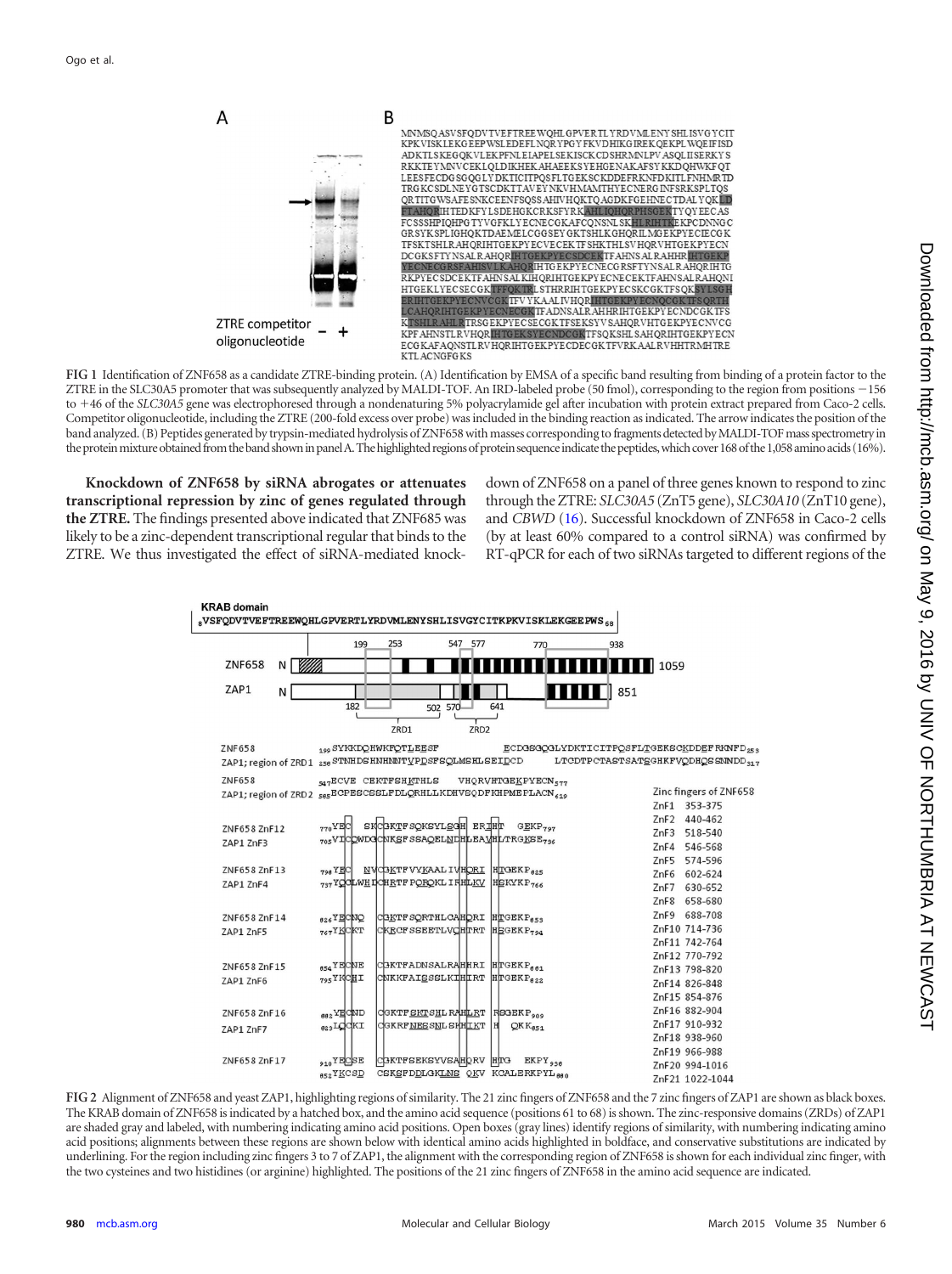<span id="page-5-0"></span>

**FIG 3** Effect of siRNA-mediated knockdown of ZNF658 on the response to zinc of ZnT5, ZnT10, and CBWD. (A) Confirmation of efficacy of siRNAmediated knockdown of ZNF658 to reduce ZNF658 mRNA. Caco-2 cells were transfected with 10 nM either of two siRNAs targeted to ZNF658 (siRNA1 or siRNA2), or with the negative-control siRNA, and RNA was extracted after 48 h. ZNF658 mRNA was quantified by RT-qPCR using GAPDH as a reference gene. The data are means  $\pm$  the SEM from three independent experiments  $(n = 7)$  for siRNA1 and from two independent experiments  $(n = 12)$  for siRNA2. \*\*\*,  $P$  < 0.001 (Student unpaired, two-tailed t test). (B) Confirmation of efficacy of siRNA-mediated knockdown of ZNF658 to reduce ZNF658 protein. Caco-2 cells were transfected with a plasmid construct to express recombinant ZNF658 with a C-terminal epitope tag (pCMV6-ZNF685-myc-DDK) and then with siRNA, and protein was analyzed by Western blotting with anti-myc or  $\alpha$ -tubulin (loading control) antibody. Quantification by densi-

<span id="page-5-1"></span>ZNF658 CDS used for these experiments [\(Fig. 3A\)](#page-4-0). The effect of siRNA on expression of ZNF658 protein was investigated by Western blotting, using an anti-myc antibody and extract from cells expressing recombinant ZNF658 from a cytomegalovirus (CMV) promoter with a C-terminal myc epitope tag. Although the reduction in protein expression achieved was modest (15%;  $P \le 0.05$ ; [Fig. 3B\)](#page-4-0), as expected based on the high level of overexpression of the recombinant protein from the CMV promoter, together the data demonstrated efficacy of siRNA-mediated knockdown of ZNF658 protein, as well as mRNA. We used two complementary approaches to determine whether ZNF658 mediated transcriptional regulation of the panel of three genes in response to zinc. First, we sought to determine whether the reduced expression of ZNF658 abrogated the effect of zinc to reduce expression of each corresponding endogenous transcript. Second, we investigated whether the effect of zinc to repress expression of a reporter gene driven by *SLC30A5* (ZnT5 gene), *SLC30A10* (ZnT10 gene), and *CBWD* promoters in promoter-reporter constructs was affected by knockdown of ZNF658. Both approaches generated data consistent with ZNF658 being required for the response to zinc. The levels of all three mRNAs were reduced at 100  $\mu$ M compared to 3  $\mu$ M zinc in Caco-2 cells transfected with the control siRNA, replicating the response we measured previously [\(16\)](#page-10-1). However, when expression of ZNF658 was reduced by either of the two targeted siRNAs these responses were abrogated [\(Fig. 3C\)](#page-4-0). In addition, one of the two siRNAs (siRNA2) reduced the levels of ZnT5, ZnT10, and CBWD mRNAs. The other siRNA (siRNA1) had no effect on the levels of ZnT5 and CBWD mRNAs *per se*(only on their response to zinc) but reduced the expression of ZnT10 mRNA [\(Fig. 3C\)](#page-4-0). Using the promoter-reporter constructs, the transcriptional repression in response to  $100 \mu$ M zinc observed consistently in this experimental model [\(16\)](#page-10-1) and reproduced in the current experiments in the presence of the control siRNA, was abrogated by ZNF658 knockdown using siRNA2 for all three test genes. When knockdown of ZNF658 was by siRNA1 the response to zinc was abrogated for

tometry of signal intensities for myc expressed as a ratio of  $\alpha$ -tubulin gave values of  $1 \pm 0.01$  (control siRNA) versus 0.85  $\pm$  0.03 (siRNA1) in means  $\pm$ the standard deviations ( $P \le 0.05$  [Student unpaired two-tailed *t* test]). (C) Effect of siRNA-mediated knockdown of ZNF658 on mRNA levels. Caco-2 cells were transfected with 10 nM siRNA targeted to ZNF658 (or negative control) and treated with 100  $\mu$ M zinc (or control) 24 h after transfection. RNA was extracted after a further 24 h, and the levels of the specific transcripts, relative to the level at the control (siRNA and zinc) condition, were measured by RT-qPCR using GAPDH as a reference gene. For siRNA1, data represent means  $\pm$  the SEM from three independent experiments for ZnT5 ( $n = 4$  to 6) and from two independent experiments ( $n = 3$  or 4) for ZnT10 and CBWD. For siRNA2, data are means  $\pm$  the SEM from two independent experiments  $(n = 6)$ . \*\*,  $P < 0.01$ ; \*\*\*,  $P < 0.001$  (one-way ANOVA and then Tukey's posttest; NS, not significant). (D) Effect of siRNA-mediated knockdown of ZNF658 on gene promoter activity. Caco-2 cells were cotransfected with 10 nM siRNA targeted to ZNF658 (or negative control) plus promoter reporter constructs comprising the region immediately upstream of and including part of the 5= untranslated region (UTR) of each of the human ZnT5 (*SLC30A5*), ZnT10 (*SLC30A10*), and *CBWD* genes upstream of the  $\beta$ -galactosidase reporter gene in the vector pBlue-TOPO (Invitrogen). Cells were treated with  $100 \mu$ M zinc 24 h after transfection, and the reporter gene activity was measured after a further 24 h and is expressed as a specific activity relative to total protein as determined using Bradford reagent, with bovine serum albumin (BSA) as the standard, which was then normalized for each gene and siRNA condition to the value measured at the lower zinc concentration. The data are means  $\pm$  the SEM for 5 or 6 samples from two independent experiments for siRNA1 and for 3 samples from one experiment for siRNA2.  $\overline{\cdot}$ ,  $P$  < 0.05;  $\overline{\cdot}$ \*, *P* < 0.01; \*\*\*, *P* < 0.001 (one-way ANOVA and then Tukey's posttest; NS, not significant).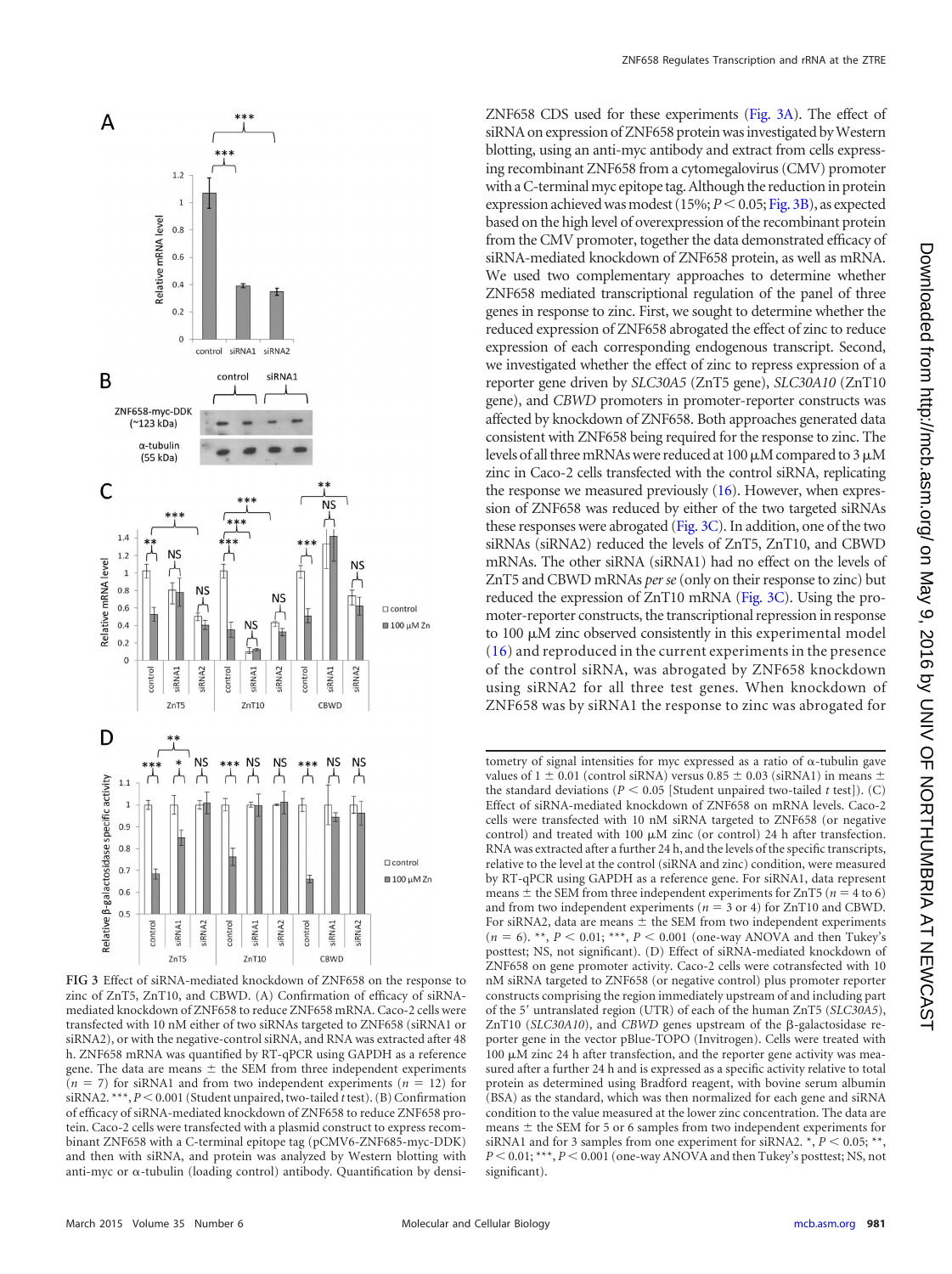

<span id="page-6-0"></span>Probe: SLC30A5 -156 to +46 (ZTRE at -124 to -75) Probe: SLC30A5 -156 to +46; Δ(-91 to -84); (part ZTRE) Nuclear extract: ZNF658-myc (WT) Nuclear extract: ZNF658-AZF12-15-mvc ZTRE competitor oligonucleotide Anti-myc antibody

**FIG 4** EMSA was performed to show directly the binding of ZNF658 to the ZTRE in *SLC30A5*and that zinc fingers 12 to 15 of ZNF658 plus both sides of the ZTRE are required for binding to occur. An IRD-labeled probe (50 fmol), corresponding to the region from 156 to 46 of the *SLC30A5* gene, or the same region excluding base pairs  $-91$  to  $-84$ , as indicated, was electrophoresed through a nondenaturing 5% polyacrylamide gel after incubation with protein extract prepared from Caco-2 cells transfected to overexpress transiently wild-type ZNF658, a variant with the region corresponding to zinc fingers 12 to 15 deleted, or a negative-control protein (ZnT8) with the myc epitope as a C-terminal fusion. Competitor oligonucleotide, including the ZTRE (200-fold excess over probe), and/or anti-myc antibody was included in the binding reaction as indicated. The arrow on the left indicates the position of the specific complex between the probe and recombinant, myc-tagged ZNF658. The arrow on the right indicates the position of the supershifted band observed when anti-myc antibody was included in the binding reaction. The results are representative of multiple repeats of the experiments.

ZnT10 and CBWD, whereas for ZnT5 the response was not abrogated but was attenuated [\(Fig. 3D\)](#page-4-0).

**ZNF658 binds specifically to the ZTRE.** To demonstrate that ZNF658 binds specifically to the ZTRE, we carried out EMSA using as the labeled probe the same region of the *SLC30A5* promoter that we used in EMSA to identify this protein initially, as described above, and using protein extract from Caco-2 cells expressing recombinant ZNF658 with a C-terminal myc epitope tag. Competition by excess unlabeled double-stranded oligonucleotide that includes the ZTRE demonstrated specificity of the band observed [\(Fig. 4,](#page-5-0) lane 2). A major proportion of this band underwent a supershift when anti-myc antibody was included in the binding reaction, demonstrating that it represented a complex including the labeled probe with ZNF658 bound to the ZTRE [\(Fig.](#page-5-0) [4,](#page-5-0) lane 3).

**Zinc fingers 12 to 15 of ZNF658 are required for binding to the ZTRE.** Based on the alignment between the sequence of ZNF658 and yeast ZAP1, we proposed that the DNA binding domain includes zinc fingers 12 to 15. To test this idea, we deleted this region from the plasmid construct containing the ZNF658 coding sequence fused to a C-terminal myc epitope tag and expressed this recombinant protein in Caco-2 cells. Analysis by EMSA of the nuclear extract from these cells revealed that no complex formed with the probe containing the ZTRE [\(Fig. 4B,](#page-5-0) lane 5). At least one of the zinc fingers in the deleted region is thus necessary for the binding of ZNF655 to the ZTRE.

**One side of the palindromic ZTRE is insufficient as a binding target for ZNF658 or to mediate transcriptional repression in response to zinc.** To advance our knowledge of the sequence specifications of functional ZTREs, we investigated whether both sides of the palindrome are necessary for the binding of ZNF658 and for mediating transcriptional repression in response to zinc. Deletion of the 3' side of the ZTRE from the *SLC30A5* probe used for EMSA abrogated binding of recombinant ZNF658 [\(Fig. 4B,](#page-5-0) lane 6). Ex-



FIG 5 Effect of deleting the 3' side of the ZTRE palindrome on the response of the *SLC30A5* promoter to zinc. Caco-2 cells were transfected with a promoter reporter construct comprising the region immediately upstream of and including part of the 5<sup> $\prime$ </sup> UTR of the human ZnT5 (*SLC30A5*) gene ( $-156$  to  $+46$ relative to the TSS) or with an equivalent construct in which the region  $-91$  to 84, comprising the 3' side of the ZTRE palindrome, was deleted, upstream of the  $\beta$ -galactosidase reporter gene in the vector pBlue-TOPO (Invitrogen). Cells were treated with 100  $\mu$ M zinc 24 h after transfection, and the reporter gene activity was measured after a further 24 h and is expressed as the specific activity relative to the total protein as determined using Bradford reagent, with BSA as the standard, which was then normalized to the value measured at the lower zinc concentration. The data are means  $\pm$  the SEM for  $n = 3$ . \*\*\*,  $P \leq$ 0.001 (one-way ANOVA and then Tukey's posttest; NS, not significant).

pression of the reporter gene from the *SLC30A5* promoter-reporter construct with the same region deleted became unresponsive to zinc [\(Fig. 5\)](#page-5-1). Both sides of the ZTRE are thus required for the binding of ZNF658 and for transcription to be repressed by zinc.

**The profile of transcripts affected by reducing expression of ZNF658 indicates a role in the regulation of ribosome biogenesis.** To probe further the effects of ZNF658 on gene expression, we determined the effect of knockdown using siRNA on the transcriptome of Caco-2 cells. Seventy-seven probes on an Illumina HT12 bead chip microarray detected transcripts that were increased by knockdown of ZNF658 and 69 probes detected tran-scripts that were reduced [\(Table 1\)](#page-6-0). rRNA 18S5 showed the biggest change in abundance, being reduced by 9.70-fold. rRNA28S5 was reduced by 2.6- to 1.68-fold. Also, 29 of the probes corresponding to transcripts increased by ZNF658 knockdown corresponded with ribosomal proteins or ribosomal protein pseudogenes. A search for the ZTRE motif "C-A/C-C-T/A/G-C-C-T/C-N(0-50)- G/A-G-A/T/C-G-T/G-G" 1 kb on either side of the TSS of the human 45S rRNA precursor and 1 kb on either side of the 5' end of each of the mature rRNAs generated through its posttranscriptional processing (18S, 5.8S, and 28S rRNAs) revealed 10 copies [\(Fig. 6](#page-7-0) and Fig. S1 in the supplemental material). We considered the possibility that the ribosomal protein pseudogenes upregulated by knockdown of ZNF658 are, in fact, functional genes repressed by ZNF658 when the zinc supply is adequate and expressed to substitute for other (zinc-dependent) ribosomal proteins when zinc supply is limited. However, a search for the ZTRE in the 1 kb of sequence on either side of the first exon in each of these 13 genes revealed copies in only two of the genes, so this scenario is unlikely. Microarray analysis does not distinguish reliably between ribosomal protein pseudogenes (which, by defini-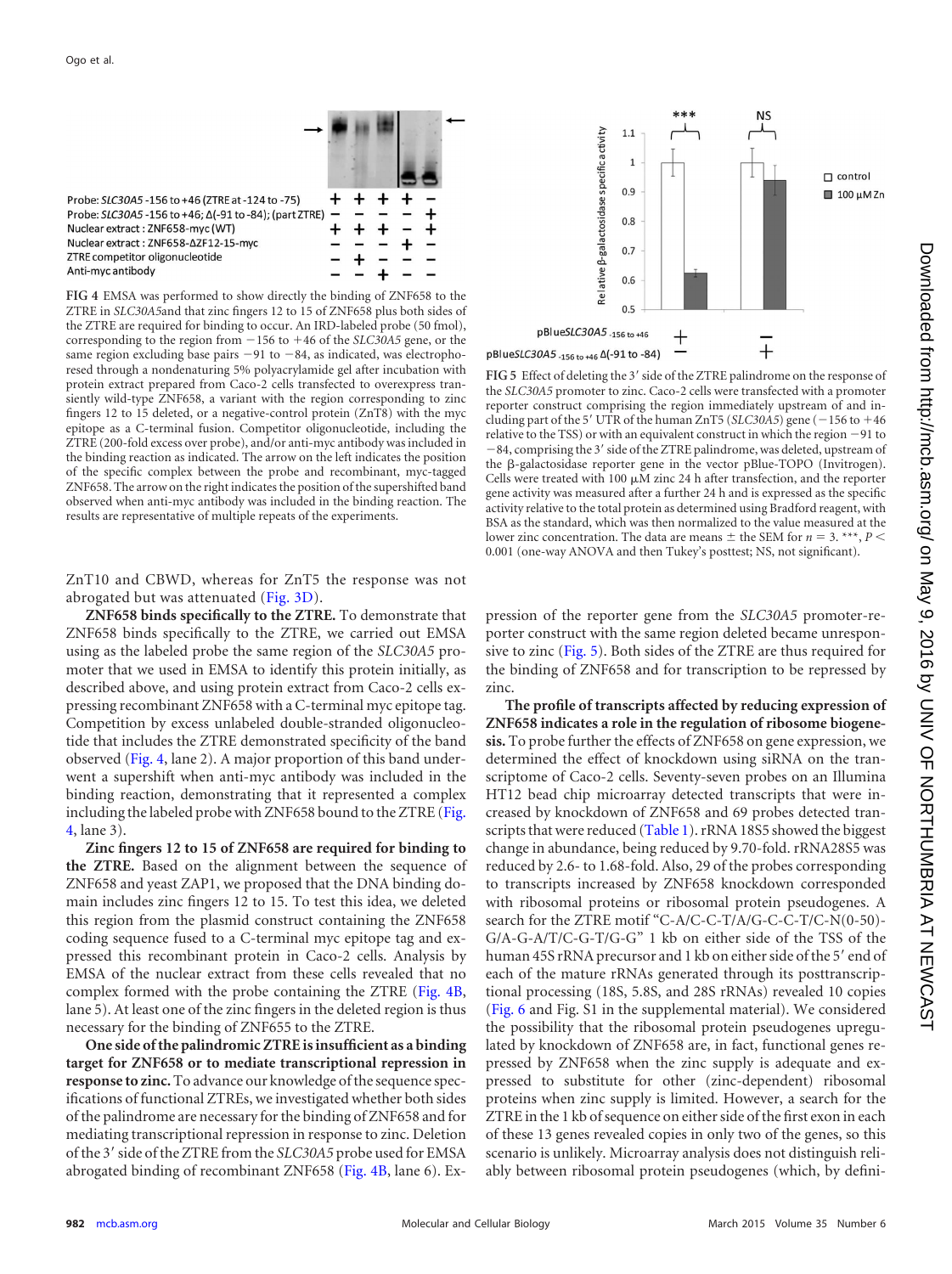**TABLE 1** Transcripts detected at altered levels under conditions of ZNF658 knockdown compared to control*<sup>a</sup>*

|  | TABLE 1 (Continued) |
|--|---------------------|
|--|---------------------|

| ZNF658 knockdown compared to control" |                  |                          | Gene                             | $\it n$                 | Fold change       |
|---------------------------------------|------------------|--------------------------|----------------------------------|-------------------------|-------------------|
| Gene                                  | $\boldsymbol{n}$ | Fold change              | DHRS9                            | $\mathbf{1}$            | $1.20$ down       |
| <b>RNA18S5</b>                        | $\mathbf{1}$     | 9.70 down                | RPL7                             | $\,1$                   | $1.20$ down       |
| LOC100133565                          | $\mathbf{1}$     | 8.02 down                | CD151                            | $\mathbf{1}$            | 1.19 down         |
| LOC441763                             | $\mathbf{1}$     | 7.00 down                | C1QTNF6                          | $\mathbf{1}$            | $1.19$ down       |
| MIR1974                               | $\mathbf{1}$     | 2.77 down                | FIP1L1                           | $\mathbf{1}$            | $1.17$ down       |
| <b>RNA28S5</b>                        | $\overline{2}$   | 2.64-1.68 down           | POLR3G                           | $\mathbf{1}$            | $1.16$ down       |
| LOC100132761                          | $\mathbf{1}$     | 2.58 down                | SESTD1                           | $\mathbf{1}$            | 1.16 down         |
| MBNL3                                 | $\mathbf{1}$     | 2.37 down                | GPR34                            | $\mathbf{1}$            | $1.15$ down       |
| IGF2                                  | $\mathbf{1}$     | 2.25 down                | CCL5                             | $\mathbf{1}$            | $2.06$ up         |
| IGF2                                  | $\mathbf{1}$     | 2.19 down                | HNRNPKP4                         | $\mathbf{1}$            | 2.61 up           |
| ITPRIPL2                              | $\mathbf{1}$     | 2.18 down                | MBNL3                            | $\mathbf{1}$            | 2.16 up           |
| PAK2                                  | $\mathbf{1}$     | 2.07 down                | <b>TAGLN</b>                     | $\overline{c}$          | $2.12 - 1.75$ up  |
| LOC100133800                          | $\mathbf{1}$     | 2.04 down                | PABPC1                           | $\mathbf{1}$            | 2.02 up           |
| ODZ3                                  | $\mathbf{1}$     | 2.02 down                | IFIT2                            | $\mathbf{1}$            | $1.91$ up         |
| NBPF20                                | $\mathbf{1}$     | $1.96$ down              | RPL31                            | $\mathbf{1}$            | $1.88$ up         |
| FBXW7                                 | $\mathbf{1}$     | $1.92$ down              | LOC641768                        | $\mathbf{1}$            | 1.87 up           |
| <b>CNBP</b>                           | $\mathbf{1}$     | 1.88 down                | RPS26                            | $\,8\,$                 | $1.86 - 1.54$ up  |
| TGFBRAP1                              | $\mathbf{1}$     | $1.87$ down              | LOC730004                        | $\mathbf{1}$            | $1.86 \text{ up}$ |
| ARID4B                                | $\mathbf{1}$     | 1.85 down                | RPL32                            | $\mathbf{1}$            | $1.84$ up         |
| NBPF10                                | $\mathbf{1}$     | 1.82 down                | <b>IFIT1</b>                     | $\mathbf{1}$            | 1.84 up           |
| YWHAE                                 | $\mathbf{1}$     | $1.79$ down              | LOC100133773                     | $\mathbf{1}$            | $1.78$ up         |
| RRBP1                                 | $\mathbf{1}$     | 1.72 down                | <b>SETSIP</b>                    | $\mathbf{1}$            | $1.74$ up         |
| ANXA8L2                               | $\mathbf{1}$     | $1.70$ down              | HNRNPA1P35                       | $\mathbf{1}$            | $1.73$ up         |
| EXPH5                                 | $\mathbf{1}$     | $1.70$ down              | <b>TAF1D</b>                     | $\mathbf{1}$            | 1.73 up           |
| AAK1                                  | $\mathbf{1}$     | $1.69$ down              | RPS29                            | $\mathbf{1}$            | $1.72$ up         |
| LOC100132394                          | $\mathbf{1}$     | $1.69$ down              | SNRPGP10                         | $\mathbf{1}$            | 1.69 up           |
| <b>BSG</b>                            | $\mathbf{1}$     | $1.68$ down              | LOC100132425                     | $\,1$                   | $1.69$ up         |
| TUBBP1                                | $\mathbf{1}$     | $1.68$ down              | FABP5P1                          | $\mathbf{1}$            | $1.69$ up         |
| LOC732007                             | $\mathbf{1}$     | $1.67$ down              | RPL21                            | $\mathbf{1}$            | $1.68$ up         |
| <b>ZNF750</b>                         | $\mathbf{1}$     | $1.65$ down              | RPL23A                           | $\sqrt{2}$              | $1.68 - 1.57$ up  |
| CARS                                  | $\mathbf{1}$     | $1.63$ down              | RPS27                            | $\mathbf 5$             | $1.68 - 1.51$ up  |
| PSMC4                                 | $\mathbf{1}$     | $1.63$ down              | RPL17                            | $\overline{\mathbf{3}}$ | $1.66 - 1.62$ up  |
| TPM4                                  | $\mathbf{1}$     | $1.62$ down              | LOC642989                        | $\mathbf{1}$            | $1.66$ up         |
| TUBB2C                                | $\mathbf{1}$     | $1.54$ down              | RPL37                            | $\,1$                   | $1.65$ up         |
| TNPO1                                 | $\mathbf{1}$     | $1.54$ down              | RPL26                            | $\overline{3}$          | $1.65 - 1.62$ up  |
| PRPF40A                               | $\mathbf{1}$     | 1.54 down                | LOC440731                        | $\,1$                   | $1.65$ up         |
| LOC644162                             | $\mathbf{1}$     | $1.52$ down              | LOC651064                        | $\mathbf{1}$            | $1.65$ up         |
| POP7                                  | $\mathbf{1}$     | $1.52$ down              | LMO4                             | $\mathbf{1}$            | $1.64$ up         |
| SNAR-A1                               | $\mathbf{1}$     | $1.52$ down              | NFX1                             | $\mathbf{1}$            | $1.63$ up         |
| SRP9P1                                | $\mathbf{1}$     | 1.52 down                | <b>TXNIP</b>                     | $\mathbf{1}$            | $1.63$ up         |
| <b>OAT</b>                            | $\mathbf{1}$     | $1.51$ down              | LSM3                             | $\mathbf{1}$            | $1.63$ up         |
| CGB5                                  | $\mathbf{1}$     | $1.51$ down              | RPL6                             | $\mathbf{1}$            | $1.62$ up         |
| YBX1P2                                | $\mathbf{1}$     | 1.49 down                | <b>OSTC</b>                      | $\mathbf{1}$            | $1.62$ up         |
| $\cal CGB5$                           | $\mathbf 1$      | 1.48 down                | LAMB1                            | $\,1\,$                 | 1.62 up           |
| $C9$ orf $142$                        | 1                | 1.48 down                | TMCO1                            | $\mathbf{1}$            | $1.61$ up         |
| $TUBB$                                | $\mathbf{1}$     | 1.47 down                | BOLA2                            | $\mathbf{1}$            | 1.6up             |
| $\boldsymbol{ACTB}$                   | $\mathbf{1}$     | 1.44 down                | COX7B                            | $\,1$                   | 1.58 up           |
| CALB2                                 | $\mathbf{1}$     | 1.44 down                | $C6$ orf $160$                   | $\,1$                   | 1.57 up           |
| ACTG1                                 | $\mathbf{1}$     | $1.41$ down              | RPL9                             | $\mathbf{1}$            | $1.56$ up         |
| F2RL1                                 | $\mathbf{1}$     | 1.37 down                | HMGB1P10                         | $\mathbf{1}$            | $1.55$ up         |
| $PVRL3$                               | $\mathbf{1}$     | $1.31$ down<br>1.30 down | HRASLS3                          | $\,1\,$                 | 1.54 up           |
| $TP73L$                               | $\mathbf{1}$     |                          | RPS18                            | $\mathbf{1}$            | $1.53$ up         |
| TPM1<br>PVRL3                         | $\mathbf{1}$     | 1.28 down                | C <sub>4</sub> orf <sub>48</sub> | $\,1$                   | $1.53$ up         |
|                                       | $\mathbf{1}$     | 1.28 down                | LSM5                             | $\,1$                   | $1.51$ up         |
| $CGB7$                                | $\mathbf{1}$     | $1.27$ down              | C1ORF105                         | $\mathbf{1}$            | 1.48 up           |
| LAYN                                  | $\mathbf{1}$     | $1.25$ down              | $\operatorname{KRT17}$           | $\,1$                   | 1.48 up           |
| IFI6                                  | $\mathbf{1}$     | $1.25$ down              | HSD3B1                           | $\mathbf 1$             | 1.48 up           |
| FAM115B                               | 1                | 1.24 down                | HSPE1                            | $\mathbf 1$             | $1.46 \text{ up}$ |
| LARP1B                                | $\mathbf{1}$     | 1.24 down                | $BCL6$                           | $\mathbf{1}$            | $1.4 \text{ up}$  |
| $K \! L \! F \! I \mathit{0}$         | $\mathbf{1}$     | 1.22 down                | OSBPL1A                          | $\mathbf 1$             | 1.34 up           |
| CHCHD6                                | $\mathbf{1}$     | $1.21$ down              | <b>PTRF</b>                      | $\mathbf 1$             | 1.32 up           |
|                                       |                  |                          | SOX15                            | $\mathbf{1}$            | 1.31 up           |

<span id="page-7-0"></span>(Continued on following page)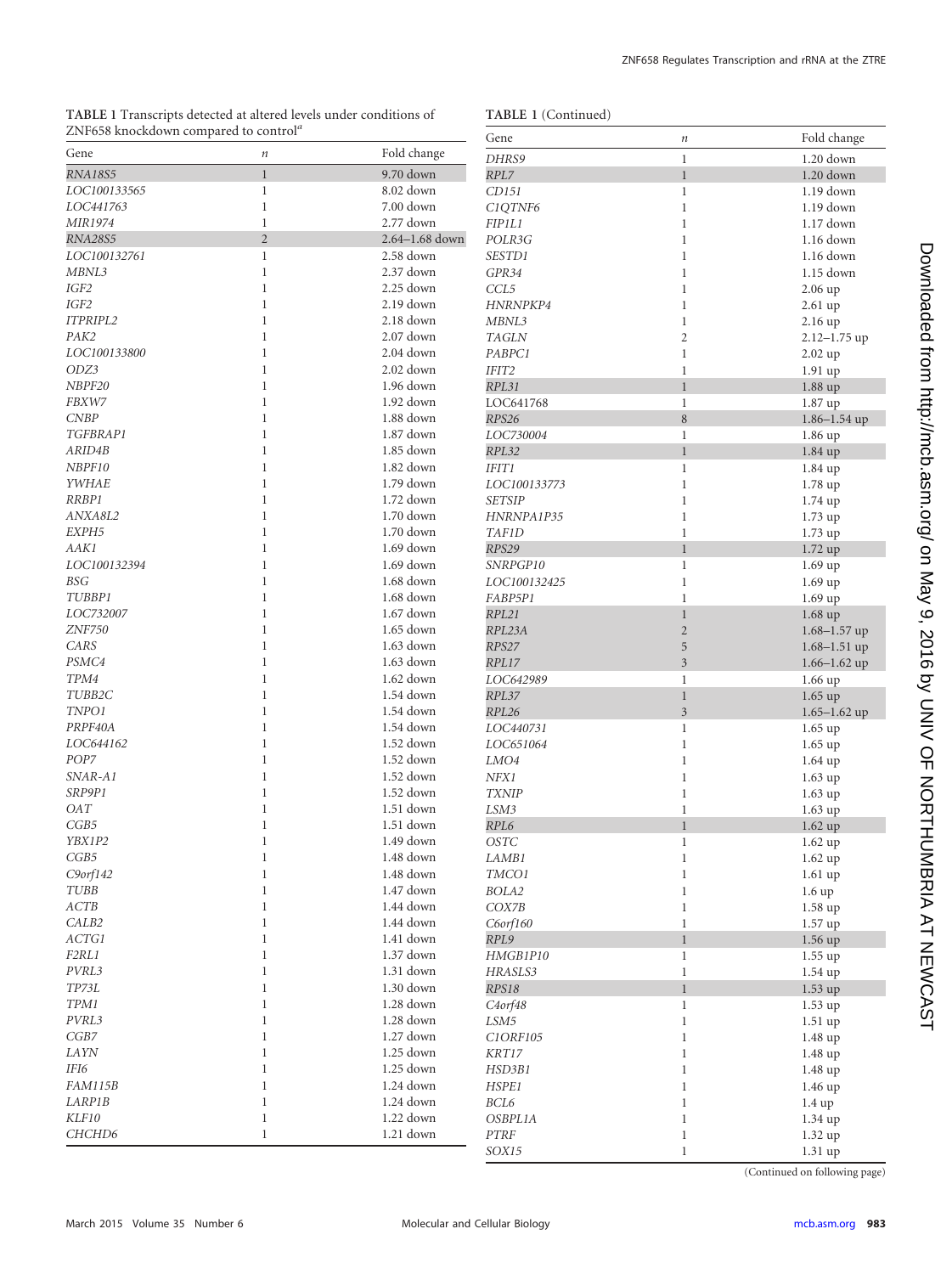**TABLE 1** (Continued)

| Gene              | $\boldsymbol{n}$ | Fold change       |
|-------------------|------------------|-------------------|
| CADM1             |                  | $1.31$ up         |
| FTHL2             |                  | $1.30 \text{ up}$ |
| DPP4              |                  | $1.30 \text{ up}$ |
| DIRC2             |                  | $1.23$ up         |
| <i>LUC7L</i>      |                  | $1.20 \text{ up}$ |
| TNNT <sub>2</sub> |                  | 1.19up            |

*<sup>a</sup>* The genes listed are those for which transcript levels were detected at levels that differed by 1.2-fold (to 2 significant figures) or greater by hybridization of RNA to DNA oligonucleotide microarrays. Genes are ranked according to the magnitude of change detected, separated according to the direction of change (up or down). Data for genes corresponding to ribosomal proteins or ribosomal RNAs are shaded. The number of probes on the microarray that detected differential expression of each gene is stated (*n*). Probes listed as corresponding to ribosomal protein pseudogenes are considered to reveal expression of the corresponding bona fide gene and are grouped accordingly.

tion, should not be expressed) and expression of the corresponding functional ribosomal protein genes  $(22)$ ; thus, we assume that matches to ribosomal protein pseudogenes represent the corresponding functional gene. On this basis, our analysis detected 13 ribosomal protein genes expressed at higher levels under conditions of ZNF658 knockdown, and in which the ZTRE occurs infrequently [\(Table 1](#page-6-0) and [Fig. 6;](#page-7-0) see Fig. S2 and S3 in the supplemental material). The remarkable clustering of ZTREs in the rRNA precursor, along with the large changes in abundance of rRNAs brought about by reducing ZNF658 expression, is a strong indication that ZNF658 has a role (as yet undefined) in rRNA expression. In preliminary work we attempted to determine whether ZNF658 acting at ZTREs in the 45S rRNA precursor was required for transcription *per se* or for correct processing to the mature rRNAs. We used RT-qPCR to determine whether knockdown of ZNF658 caused a substantial shift in the relative proportion of the 45S rRNA precursor to 18S rRNA. The level of 18S rRNA was approximately  $1.3 \times 10^3$ -fold greater than the level of the 45S precursor molecule, requiring the use of 20-fold less of the RT reaction for its measurement. The difference between  $C_T$  values for the two molecules was not affected by knockdown of ZNF658 (6.54  $\pm$  0.32 for control versus 6.36  $\pm$  0.12 with knockdown of ZNF658 (means  $\pm$  the standard errors of the mean  $[SEM]$ ;  $n = 4$ ). Thus, there was no change in relative abundance of the precursor and mature rRNAs of sufficient magnitude to be detectable using this assay. However, relative quantification was limited severely by the huge difference in abundance of the two species. The likelihood that the two rRNA species have very different half-lives further confounds interpretation of these data. Hence, we do not draw any conclusions at this stage. We also investigated whether zinc affected rRNA levels, using the 18S  $rRNA$  primers and  $\beta$ -actin as the reference gene. We observed that the level under conditions of zinc supplementation was ca. 50% of the level when zinc was depleted (using TPEN) ( $1.0 \pm 0.06$  versus



FIG 6 Clustering of ZTREs in the 45S rRNA precursor. Sequences within the regions mapped (1 kb 5' and 3' to a transcription start site or 5' end of a processed rRNA, shown as color coded circles as in the key) that match the ZTRE [C-A/C-C-T/A/G-C-C-T/C-N(0-50)-G/A-G-A/T/C-G-T/G-G] are indicated as small boxes, color-coded as shown in the key to indicate whether the region between the two sides of the palindrome (N) is smaller than 30 bases or between 30 and 50 bases. ZTRE positions relative to either a transcription start site or 5' end of a processed rRNA are given in the blue boxes. On the 45S rRNA precursor, the unmapped regions are collapsed and indicated by boxes with the sizes specified. The group of genes for ribosomal proteins upregulated by knockdown of ZNF658 and the group of their nearest adjacent neighbors are ordered such that they are paired (e.g., VPS52 is adjacent to RPS18). Note that the density of ZTREs in the mapped region of the 45S rRNA precursor is 10 in 14 kb (0.71/kb), whereas the densities in the mapped regions of the ribosomal protein genes and their nearest neighbors are 4 in 26 kb (0.15/kb) and 9 in 26 bp (0.35/kb), respectively (i.e., less than one-quarter and one-half, respectively).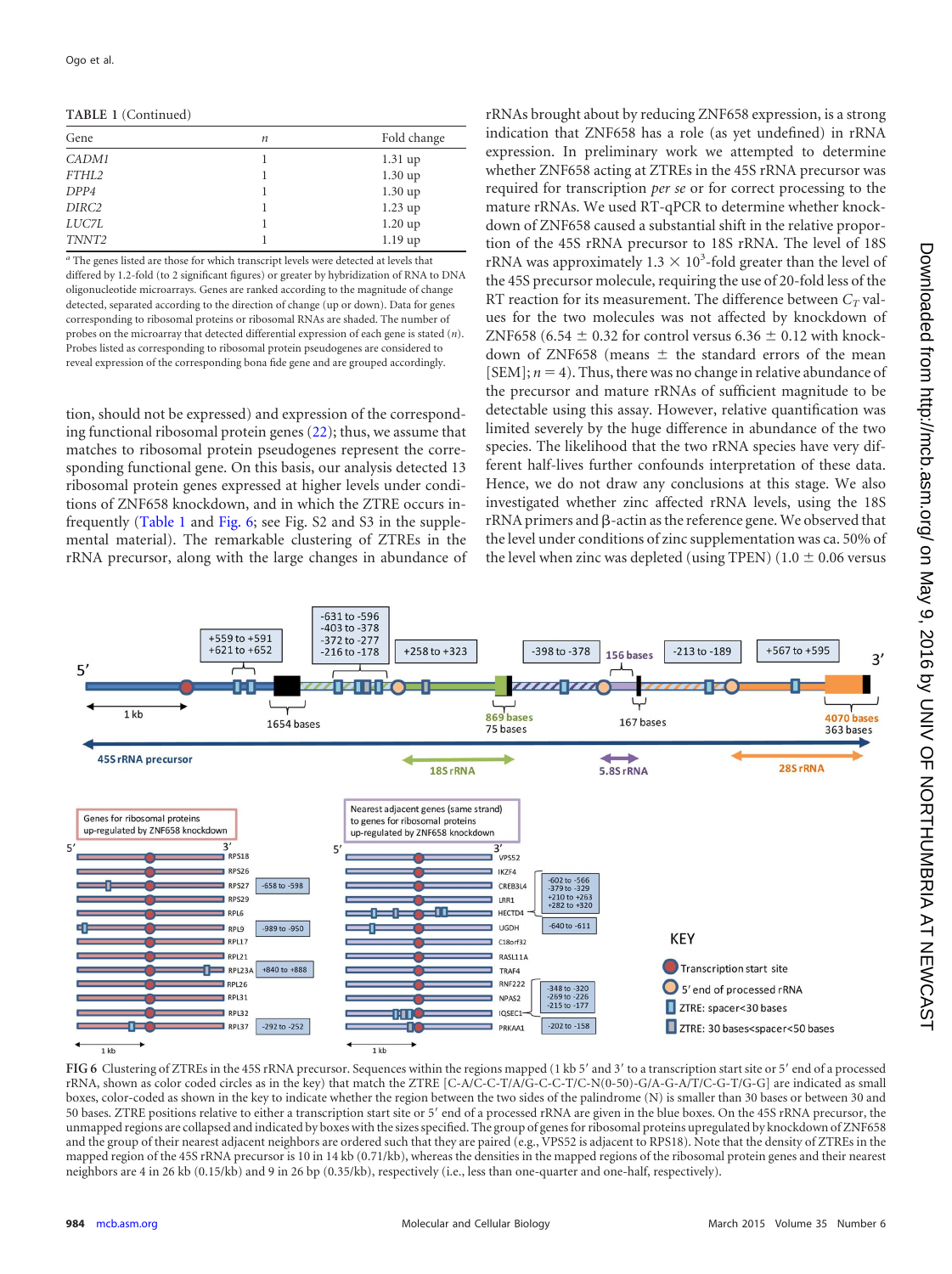$0.54 \pm 0.06$  [means  $\pm$  the SEM,  $n = 6, P < 0.001$ ]), a finding consistent with the ZTREs in the 45S rRNA precursor being functional with respect to mediating effects of zinc. We speculated that if ribosome biogenesis is controlled by the action of ZNF658 at the ZTRE, then the expression of RNA Pol I may also be regulated through this mechanism. Supporting this idea, we found two copies of the ZTRE close to the TSS in each of *POLR1D* and *POLR1E*, which code for two of the five subunits of RNA Pol I for which we found annotated genes (see Fig. S4 in the supplemental material).

# **DISCUSSION**

We demonstrate that reduced expression of the zinc finger protein ZNF658, for which a specific function has not been reported previously, attenuated or abrogated an effect of zinc to repress expression of three genes that contain a functional copy of the ZTRE sequence. We also demonstrate that recombinant ZNF658 binds specifically to the ZTRE in a cell-free system. Previously, we showed that the ZTRE mediates transcriptional repression at elevated zinc concentrations [\(16\)](#page-10-1). We thus show that ZNF658 plays a role in repressing transcription of these genes at higher zinc concentrations by binding to the ZTRE. In addition, we show that binding of ZNF658 to the ZTRE requires both sides of the palindromic sequence to be present and is through the zinc finger domain that corresponds with the DNA binding domain of ZAP1, the most similar protein in*S. cerevisiae*, which coordinates zinc-homeostatic gene expression changes when zinc becomes limiting. Moreover, we uncovered evidence that ZNF658 regulates ribosome biogenesis. These findings are of fundamental importance in understanding mechanisms of zinc homeostasis and consequences of its perturbation in metazoans. First, ZNF658 is the first identified transcription factor that represses the expression of multiple genes in response to zinc, thus providing the basis of a coordinated cellular response to restore zinc balance. Second, the involvement of ZNF658 in the control of ribosome biogenesis links directly this fundamental process into which a large proportion of zinc in the cell is channeled with zinc homeostasis.

<span id="page-9-9"></span>The fact that ZAP1is the yeast protein most similar to ZNF658 may reflect common ancestry or acquisition of a similar DNA binding domain that is exquisitely sensitive to zinc occupancy. We confirm here that binding of ZNF658 to the ZTRE is through the zinc finger domain of ZNF658 that aligns with the DNA binding region of ZAP1. Each of the five zinc fingers in this region of ZAP1 is individually necessary for binding to DNA [\(20\)](#page-10-5). Elucidation of whether or not any of the separate zinc fingers in the DNA binding domain of ZNF658 is dispensable for binding should be an avenue for future work to characterize the mechanism of ZNF658 function in more detail. The fact that ZAP1 is a transcriptional activator and ZNF658 an inhibitor is presumably attributable to the dissimilar regions of the two proteins interacting with regulatory proteins that have contrasting actions. A scenario in which ZNF658 acts at the ZTRE in complex with other proteins is likely given that regulation of transcription in general, including regulation in response to zinc through the MRE [\(23\)](#page-10-8), is mediated by protein complexes, rather than single proteins.

<span id="page-9-13"></span><span id="page-9-12"></span><span id="page-9-11"></span><span id="page-9-10"></span>Knockdown of ZNF658 also reduced the endogenous transcript level of the three genes we studied. With the exception of ZnT10, where both siRNAs reduced endogenous levels of transcript, this effect was observed only with siRNA2. The reason for this difference is unknown but, speculatively, may be due to the two siRNAs targeting different ZNF658 splice variants, which is

formally possible since they target different exons (exon 5 for siRNA1 and the exon 3/4 boundary for siRNA2). We confirmed that siRNA1 reduced ZNF658 protein (as well as mRNA) and thus exclude lack of efficacy at the level of protein expression as the reason for the difference between the effects of the two siRNAs. The fact that the ZTRE in the *SLC30A10* (ZnT10) gene is located downstream of the transcription start site, but upstream in *SLC30A5* (ZnT5 gene) and *CBWD* [\(16\)](#page-10-1), may be a reason for the difference.

When ZNF658 was expressed in cells at levels reduced by siRNA a number of transcripts were detected at higher levels by microarray analysis consistent with ZNF658 having a repressive effect on their expression, which is the classical action of KRABzinc finger proteins  $(21)$ . However, other transcripts were detected at lower levels. These effects could be secondary to repression of direct gene targets of ZNF658. However, positive regulation of the expression of specific genes by ZNF658 should not be ruled out. Indeed, there are reports in the literature of KRAB-zinc finger proteins binding directly to genes in parallel with transcripts increasing in abundance  $(21, 24)$  $(21, 24)$ .

<span id="page-9-8"></span><span id="page-9-7"></span><span id="page-9-6"></span><span id="page-9-5"></span><span id="page-9-4"></span><span id="page-9-3"></span><span id="page-9-2"></span><span id="page-9-1"></span><span id="page-9-0"></span>A surprising but important finding was that knockdown of ZNF658 resulted in a large (up to 9.7-fold) reduction in levels of rRNAs. This observation was authenticated by the discovery of multiple copies of the ZTRE in the 45S rRNA precursor. Two main factors point toward the role of ZNF658 in rRNA expression being at the level of RNA processing rather than transcription. First, the rRNA precursor is transcribed by RNA Pol I, whereas the proven gene targets of ZNF658 (*SLC30A5*, *SLC30A10*, and *CBWD*) are, like other protein-coding genes, transcribed by RNA Pol II. Although it appears not without precedent that a common transcription factor can be involved in the control of Pol I- and Pol II-mediated transcription [\(25\)](#page-10-10), this appears an uncommon paradigm. Second, the ZTREs in the rRNA precursor sequence are clustered not around the TSS but, most densely, several hundred bases upstream of the sequence of the first mature transcript, 28S rRNA. It is not implausible that ZNF658 (possibly expressed as different splice variants) has a dual role, regulating both (Pol IImediated) transcription of specific target genes and RNA processing given that other members of the KRAB-domain containing ZNF protein family appear to have such a dual role [\(21,](#page-10-6) [26](#page-10-11)[–](#page-10-12)[28\)](#page-10-13). An effect on rRNA abundance of changing posttranscriptional processing could be due to differences in turnover rates of the precursor versus the mature transcripts. The position within the 45S rRNA precursor sequence of the three probes on the array through which a change in rRNA expression was detected (two within the 18S rRNA sequence and one within the 28S rRNA sequence; see Fig. S1 in the supplemental material) means that the analysis would not distinguish between a change in the abundance of the full 45S rRNA precursor and a change in processing to mature rRNAs with different half-lives. However,  $C_T$  values derived using RT-qPCR indicated that the 45S rRNA precursor was at a level more than 3 orders of magnitude lower than the processed 18S rRNA transcript. Thus, the effect detected is likely to reflect a change in the levels of the mature rRNAs. This large difference in abundance between the 45S rRNA precursor and the processed 18S rRNA product confounded our attempt to detect whether the ratio of the precursor to mature product was affected by knockdown of ZNF658 using RT-qPCR. Further work is thus required to provide insight into the precise function of ZNF658 in rRNA biosynthesis by determining whether 45S rRNA transcrip-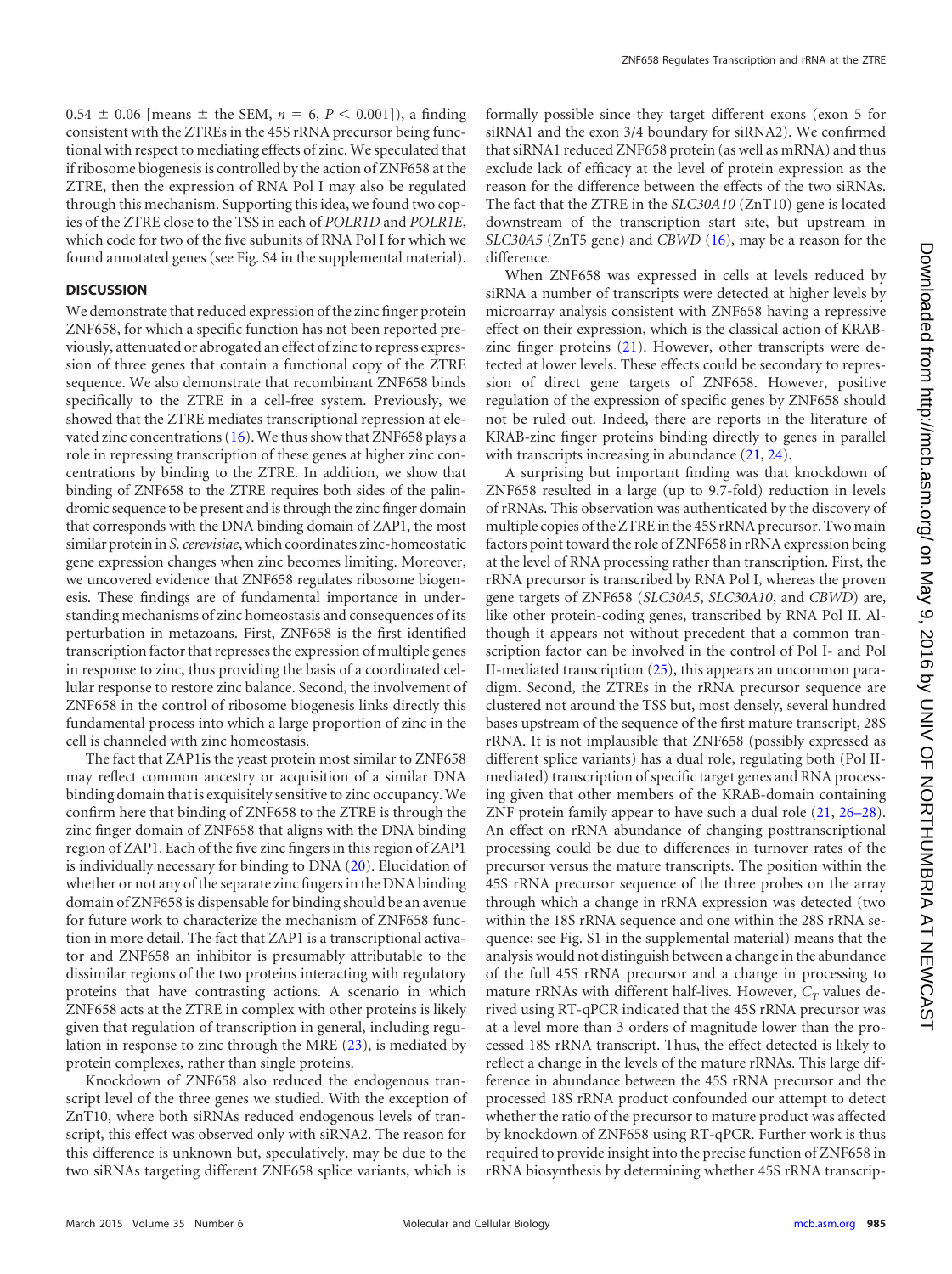<span id="page-10-1"></span><span id="page-10-0"></span>tion or processing is affected by knockdown of this factor. A battery of approaches is likely to be required to tease out the affected points and could include metabolic labeling of nascent 45S rRNA with  $[{}^{3}H]$ uridine, nuclear run-on measurements, psoralen crosslinking (to distinguish rRNA genes undergoing active transcription from genes in a repressed chromatic configuration), and RNA Pol I chromatin immunoprecipitation (ChIP) [\(29\)](#page-10-14).

<span id="page-10-4"></span><span id="page-10-3"></span><span id="page-10-2"></span>Zinc is essential for ribosome biogenesis because RNA Pol I, like the other major eukaryotic RNA polymerases, requires zinc [\(30,](#page-10-15) [31\)](#page-10-16), and also because zinc-binding proteins are abundant in the ribosome. Our discovery of ZTREs in the genes for subunits D and E of RNA Pol I in positions likely to confer zinc-responsive transcriptional control suggests that control of RNA Pol I biosynthesis is an additional mechanism through which ZNF658 regulates ribosome biogenesis according to zinc availability. It has been suggested that the suppression of ribosome biogenesis seen in yeast under conditions of zinc deficiency is a mechanism to prioritize the synthesis of essential RNA Pol II-transcribed proteins [\(32\)](#page-10-17). There is thus strong rationale for there being a tight link between the regulation of ribosome biogenesis and cellular processes for zinc homeostasis. The indications we uncovered that ZNF658 acting through the ZTRE coordinates these two processes highlights the urgent need to elucidate the details of this process, which is potentially of substantial fundamental importance in the understanding of basic cell function with possible widespread translational implications, for example, in better harnessing the ability of cells to express commercially important proteins.

<span id="page-10-9"></span><span id="page-10-8"></span><span id="page-10-7"></span><span id="page-10-6"></span><span id="page-10-5"></span>An effect on ribosome biogenesis of knocking down expression of ZNF658 was indicated also by a change in the expression of a raft of ribosomal protein genes. The ZTRE occurs at even lower frequency in the region around the TSS of these ribosomal protein genes than it does in their closest adjacent genes, suggesting that the ribosomal protein genes are not direct targets of ZNF658 and that these changes in expression are secondary to other perturbed processes. Thus, the fact that expression of these genes was increased, opposing the effect on rRNAs, may be a compensatory response driven by mechanisms separate from ZNF658. Linkage of these observations in this manner requires that the control of ribosome biogenesis in mammalian cells differs from yeast, where it has been reported that the activity of RNA Pol I determines and coordinates the RNA Pol II-mediated expression of the RP genes [\(33\)](#page-10-18). Given that the process in yeast and mammals differs in several ways, this scenario is not implausible.

In summary, we report here for the first time the identity of a protein, ZNF658, that has a dual function in cellular zinc homeostasis and allocation in metazoans. First, ZNF658 can coordinate a homeostatic response to changes in cellular zinc availability through effects on the transcription of multiple genes. Second, the same protein can act on rRNA to affect ribosome biogenesis, a process into which a substantial proportion of zinc in the cell is allocated. We identify a specific region of zinc fingers necessary for binding to the double-stranded DNA target. To uncover more details about the actions of ZNF658 in metal homeostasis, future work should probe the identity of putative proteins that interact with ZNF658 (for example, by coimmunoprecipitation), explore the full range and identity of nucleic acid targets to which ZNF658 binds (for example, by ChIP-seq, rRNA-targeted ChIP approaches, and UV cross-linking, partial RNase digestion followed by sequencing of cDNA [CRAC]), and elucidate how the individual zinc fingers and domains of the protein contribute to its func<span id="page-10-10"></span>tion (for example, by further mutagenesis and also the application of biophysical techniques to probe structure and zinc binding). The function of *CBWD* genes, regulated by zinc through this mechanism, has not been elucidated. However, our current research indicates a role in protecting cells against extremes of zinc concentration, a finding consistent with a homeostatic function, which we are currently probing in more depth.

# <span id="page-10-11"></span>**ACKNOWLEDGMENTS**

<span id="page-10-12"></span>This study was supported by research grants BB/F019637/1 (to D.F.) and BB/D01669X/2 (to R.A.V.) from the UK Biotechnology and Biological Sciences Research Council and by the Tertiary Education Trust Fund through the Benue State University, Makurdi, Nigeria (Ph.D. studentship to O.A.O.).

<span id="page-10-13"></span>We thank Joe Gray, Institute for Cell and Molecular Biosciences, Newcastle University, for providing support for and running the MALDI-TOF analysis.

# <span id="page-10-14"></span>**REFERENCES**

- 1. **Waldron KJ, Robinson NJ.** 2009. How do bacterial cells ensure that metalloproteins get the correct metal? Nat Rev Microbiol **7:**25–35. [http:](http://dx.doi.org/10.1038/nrmicro2057) [//dx.doi.org/10.1038/nrmicro2057.](http://dx.doi.org/10.1038/nrmicro2057)
- <span id="page-10-15"></span>2. **Bird AJ, Gordon M, Eide DJ, Winge DR.** 2006. Repression of ADH1 and ADH3 during zinc deficiency by Zap1-induced intergenic RNA transcripts. EMBO J **25:** 5726–5734. [http://dx.doi.org/10.1038/sj.emboj.7601453.](http://dx.doi.org/10.1038/sj.emboj.7601453)
- <span id="page-10-16"></span>3. **Bird AJ, Blankman E, Stillman DJ, Eide DJ, Winge DR.** 2004. The Zap1 transcriptional activator also acts as a repressor by binding downstream of the TATA box in ZRT2. EMBO J **23:**1123–1132. [http://dx.doi.org/10.1038](http://dx.doi.org/10.1038/sj.emboj.7600122) [/sj.emboj.7600122.](http://dx.doi.org/10.1038/sj.emboj.7600122)
- <span id="page-10-17"></span>4. **Zhao H, Eide DJ.** 1997. Zap1p, a metalloregulatory protein involved in zinc-responsive transcriptional regulation in *Saccharomyces cerevisiae*. Mol Cell Biol **17:**5044 –5052.
- <span id="page-10-18"></span>5. **MacDiarmid CW, Gaither LA, Eide D.** 2000. Zinc transporters that regulate vacuolar zinc storage in *Saccharomyces cerevisiae*. EMBO J **19:** 2845–2855.
- 6. **Corkins ME, May M, Ehrensberger KM, Hu YM, Liu YH, Bloor SD, Jenkins B, Runge KW, Bird AJ.** 2013. Zinc finger protein Loz1 is required for zinc-responsive regulation of gene expression in fission yeast. Proc Natl Acad SciUSA **110:**15371–15376. [http://dx.doi.org/10.1073/pnas](http://dx.doi.org/10.1073/pnas.1300853110) [.1300853110.](http://dx.doi.org/10.1073/pnas.1300853110)
- 7. **Jiang H, Daniels PJ, Andrews GK.** 2003. Putative zinc-sensing zinc fingers of metal-response element-binding transcription factor-1 stabilize a metal-dependent chromatin complex on the endogenous metallothionein-I promoter. J Biol Chem **278:**30394 –30402. [http://dx.doi.org/10.1074](http://dx.doi.org/10.1074/jbc.M303598200) [/jbc.M303598200.](http://dx.doi.org/10.1074/jbc.M303598200)
- 8. **Radtke F, Georgiev O, Muller HP, Brugnera E, Schaffner W.** 1995. Functional domains of the heavy metal-responsive transcription regulator MTF-1. Nucleic Acids Res **23:**2277–2286. [http://dx.doi.org/10.1093/nar](http://dx.doi.org/10.1093/nar/23.12.2277) [/23.12.2277.](http://dx.doi.org/10.1093/nar/23.12.2277)
- 9. **Langmade SJ, Ravindra R, Daniels PJ, Andrews GK.** 2000. The transcription factor MTF-1 mediates metal regulation of the mouse ZnT1 gene. J Biol Chem **275:**34803–34809. [http://dx.doi.org/10.1074/jbc.M007339200.](http://dx.doi.org/10.1074/jbc.M007339200)
- 10. **Palmiter RD, Findley SD.** 1995. Cloning and functional characterization of a mammalian zinc transporter that confers resistance to zinc. EMBO J **14:**639 – 649.
- 11. **Heuchel R, Radtke F, Georgiev O, Stark G, Aguet M, Schaffner W.** 1994. The transcription factor MTF-1 is essential for basal and heavy metalinduced metallothionein gene expression. EMBO J **13:**2870 –2875.
- 12. **Zheng D, Feeney GP, Kille P, Hogstrand C.** 2008. Regulation of ZIP and ZnT zinc transporters in zebrafish gill: zinc repression of ZIP10 transcription by an intronic MRE cluster. Physiol Genomics **34:**205–214. [http://dx](http://dx.doi.org/10.1152/physiolgenomics.90206.2008) [.doi.org/10.1152/physiolgenomics.90206.2008.](http://dx.doi.org/10.1152/physiolgenomics.90206.2008)
- 13. **Lichten LA, Ryu MS, Guo L, Embury J, Cousins RJ.** 2011. MTF-1 mediated repression of the zinc transporter Zip10 is alleviated by zinc restriction. PLoS One **6:**e21526. [http://dx.doi.org/10.1371/journal.pone](http://dx.doi.org/10.1371/journal.pone.0021526) [.0021526.](http://dx.doi.org/10.1371/journal.pone.0021526)
- 14. **Stoytcheva ZR, Vladimirov V, Douet V, Stoychev I, Berry MJ.** 2010. Metal transcription factor-1 regulation via MREs in the transcribed regions of selenoprotein H and other metal-responsive genes. Biochim Biophys Acta **1800:**416– 424. [http://dx.doi.org/10.1016/j.bbagen.2009.11.003.](http://dx.doi.org/10.1016/j.bbagen.2009.11.003)